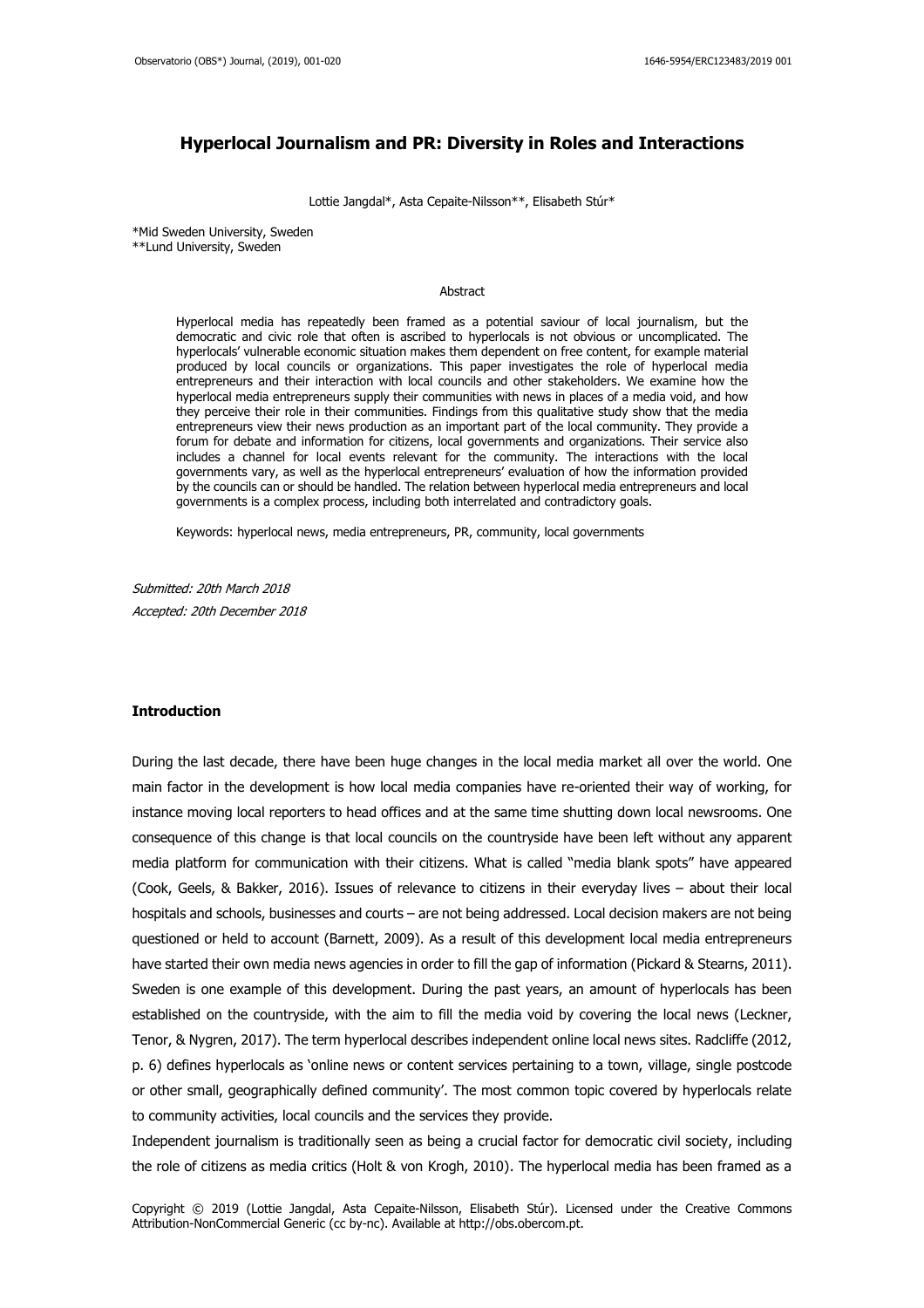potential saviour of local journalism. Radcliffe (2015) suggests that hyperlocal media play an important democratic role in helping people to root themselves in the local community and provide the geographic location with meaning. While much research about hyperlocal news offers insights into its value, and limitations, little has been done to examine the more innovative, less traditional roles that hyperlocal publishers play (Harte, Williams, & Turner, 2017). Williams, Harte and Turner (2015) and Barnett and Townend (2015) argue that hyperlocals give voice to local communities, contribute to the plurality of local media, cover community activities and topics related to local councils.

The democratic and civic role that often is ascribed to hyperlocals is not obvious or uncomplicated. The hyperlocals are driven by various motives of the publishers, which not necessarily have investigative reporting as their primary goal. Some of them may view the hyperlocal site as a mean to showcase the community by reporting on all the good things happening there. Hyperlocal publishers may include, as Radcliffe (2015) describes in the study for Nesta, entrepreneurial journalists, reporters deeply rooted in a community, community activists, concerned citizens or people with no journalistic background at all.

Compared with mainstream media, the hyperlocals have fewer resources to review local issues. But content production does cost. Most costly are those activities that require source-checking, research and investigation (Harte et al., 2016). The hyperlocals' vulnerable economic situation and the production conditions, which are largely characterized by one-man newsrooms, also make them, to a certain extent, dependent on free content or information that easily can be accessed, e.g. content produced by local councils or organizations. Collaboration between local councils and new established hyperlocal media entrepreneurs can, on several levels, be interpreted as a move towards more interweaving roles and practices. Diffuse professional roles and a mixture of editorial content and PR material have been discussed in a context of mainstream media. Researchers have been debating how the line between PR and journalism roles is continuously blurring, consequently making it difficult for citizens to identify the information source and perceive the content and the news journalism as trustworthy (Macnamara, 2016; Allern, 2002). Allern (2015) observes in a study how effective professional news sources use different journalistic formats and genres in their production of information subsidies for PR aims. In addition to the explanation that journalists are seeking faster and cheaper ways to produce the news, and therefore PR material is used to a higher degree, there is another reason why PR material is used or incorporated into the news content: PR material is, in some cases, not recognized as such because PR practitioners can be seen by journalists as trusted sources. Hyperlocal publishers may also face the same challenges in their content production. By local councils, interest groups and organizations they might be considered as an attractive and accessible forum for PR material, since the hyperlocal sites offer an information platform for a local community. Diversity in background of hyperlocal publishers in their publicist goals and experience make them exposed for PR professionals and consequently makes it difficult to manage and balance relationships with these professional communicators. While editorial independence is one of the important issues for hyperlocals (Harte et al., 2016), the publishers may not have enough experience, knowledge or resources for financing their publishing activities. In a study of hyperlocal publishers, Radcliffe (2015) found that some hyperlocals have a good relationship with local councils. Still, others are aware of potential risks in establishing close contacts with local governments or other organizations and ignore them as they consider that council communicators are just a source of PR material.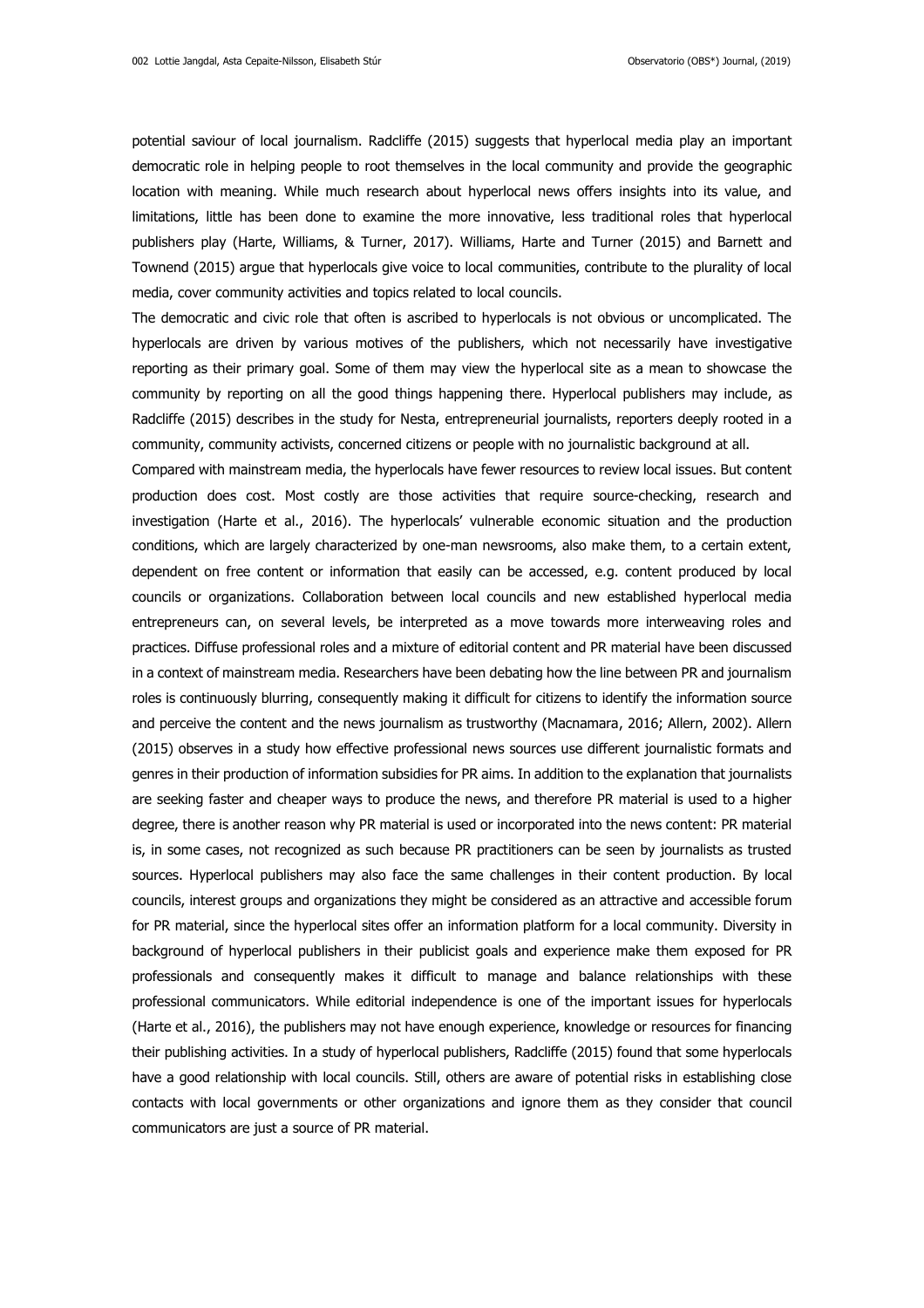Although more and more professional hyperlocal media are established on the Swedish and the international media market, it is continuously questioned whether and in which ways these entrepreneurs can replace or supplement traditional media coverage (Karlsson & Holt, 2014; Wadbring & Ödmark, 2016). It is also questionable how the hyperlocals perceive their role fulfilling civic function in the local community, and how the perception of their function impact interaction with local councils and organizations.

The object of this study is to investigate the role of hyperlocal media entrepreneurs and their interaction with local councils and other stakeholders in order to supply their communities with hyperlocal news in places of a media void. In this investigation, cases from the Swedish local media market are used as samples.

#### **Theoretical framework**

Over the last decade, the conditions for local news reporting on the countryside have altered considerably. As a consequence of a poorer local reporting – some Swedish communities experience heavily reduced news coverage and some communities in the countryside totally lack media representation. Both inhabitants and various stakeholders, such as local councils, have lost their channel of information. Firmstone and Coleman (2014) point out that the news media have changed from a model of regular face-to-face contact with local representatives and represented communities, as well as attendance at council meetings, to a reliance on press releases and an 'as and when necessary' approach to direct reporting on the democratic process. The perceived lack of news monitoring can be one of the reasons for local authorities to establish their own ways of communication with the community. A county council in Sweden, Västra Götaland (VGR), has recently started a news site, VGRfokus, a channel for regional council information, with communicator Erik Lagersten as the publisher and a number of council officials on the editorial team. This action was explained by the communicator: "If journalism does not report on county councils, how do our residents get insight into our operation? (…) Editorials in Västra Götaland have too little time and knowledge needed to report regularly about VGR" (Lagersten, 2017).

In the theoretical framework, we discuss the hyperlocal entrepreneurs' role and function in the new journalistic landscape as well as the ways journalism and PR get closer – and what implications these relationships might have for news journalism.

### **Interdependence and networks of hyperlocal media entrepreneurs**

Democratic functions are not necessarily limited to traditional news media but can be fulfilled by social media and hyperlocal news platforms. Digital media are challenging the underlying, long-held principles of journalistic objectivity, which were once central to legacy media's methodology (Carson, Muller, Martin, & Simons, 2016).

Hyperlocal media is characterized by limited topics or geographic coverage areas (Kurpius, Metzgar, & Rowley, 2010). The growth of hyperlocal news websites with community orientation has attracted increased attention of researchers in the United Kingdom. A study of hyperlocal revenues in the United Kingdom and Europe calls the independent hyperlocal ecosystem a 'messy sector' (Cook et al., 2016), implying that there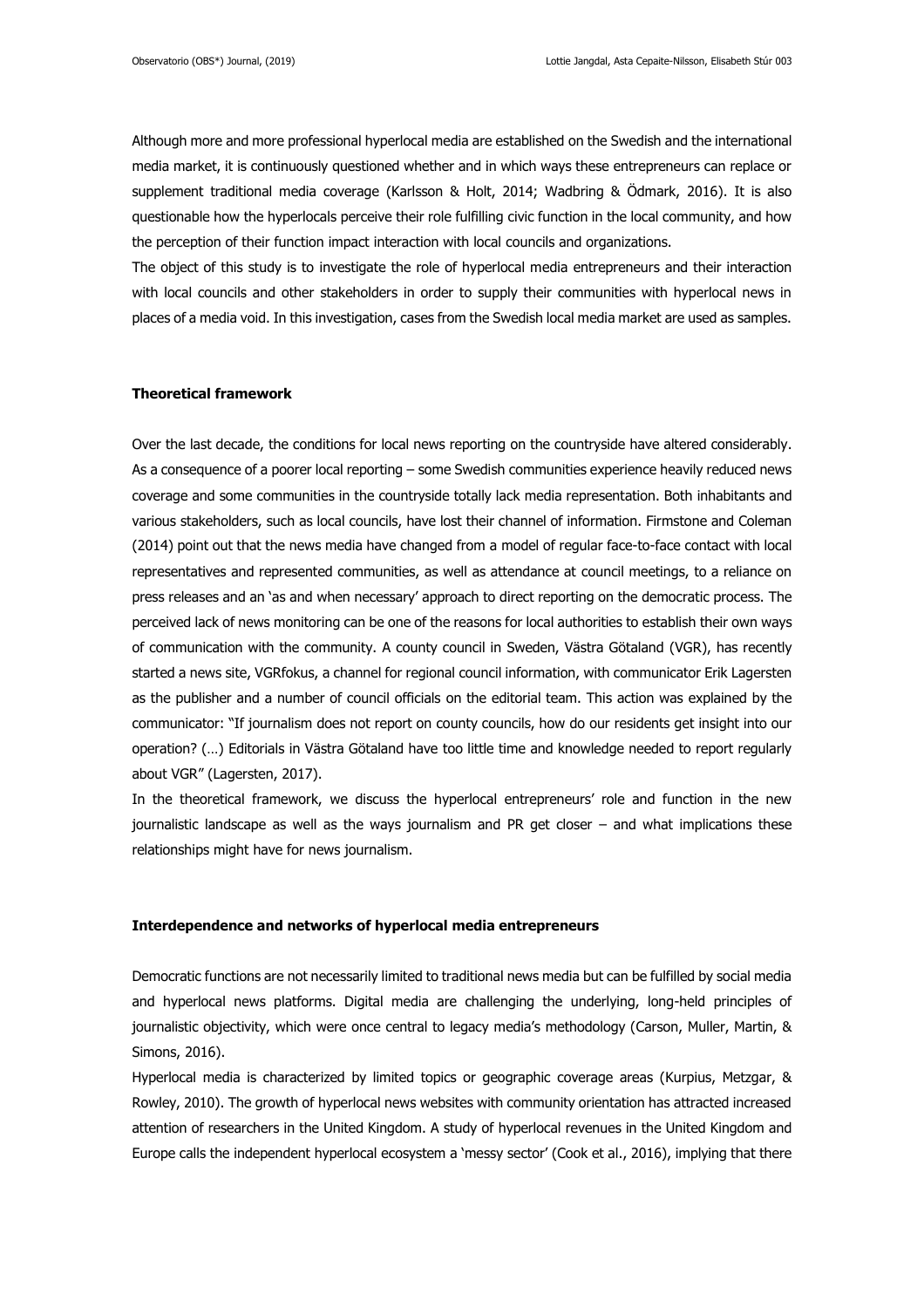are numerous prototypes, variations on funding and sustainability deviances. There are interdependencies between people and partnerships in the local setting that are dynamic and imbalanced.

Harte, Turner and Williams (2016) describe hyperlocal media as contrasting to the ongoing narratives of decline around the local press whereby the critical perspective on the press is pessimistic. Hyperlocals are viewed as innovative, bottom-up, technology-led and a viable alternative to the institutionalized model of news production. A hyperlocal can be seen as a vehicle through which the socially conscious entrepreneur can extend the plurality and diversity of journalism while serving society (Harte et al., 2016). The study of Williams et al. (2014) found that hyperlocal news plays a valuable role in holding local power to account; however, two-thirds of entrepreneurs are paying for all costs of running their operations themselves.

The relationship between journalists and PR practitioners is described as a love-hate liaison with dissonance experienced by the journalists, but research indicates that those views may be shrinking (Shaw & White, 2004). Despite concerns by journalists, communicators and PR practitioners are being encouraged to use media relations tactics to increase their presence in hyperlocal news. Hyperlocal news sites are significant elements of the contemporary media landscape and PR practitioners see a clear interest in targeting these sites. There are several reasons for this. As traditional local news become more remote from communities and independent local content is replaced by PR-based material, hyperlocal news is being produced by people in and of their communities. These news sites have a strong local angle and, besides reporting community events, they cover stories about local councils. Hyperlocal news audiences are exposed to a lot of information that could be high in civic value (Williams, Harte, & Turner, 2015). These audiences are also potentially exposed to PR material that might be regarded by hyperlocal entrepreneurs as interesting for the community.

Content that is provided by PR practitioners has a greater chance of being visible on hyperlocal news sites, since they cover a small geographic area. Hyperlocals also provide some continuity of PR activities, publishing content from the same business or person more than once. PR advisers consider hyperlocals as the newest media relations opportunities for PR practitioners, teaching new rules for pitching hyperlocal news sites. These stakeholders make the point that hyperlocals need content and are ready to provide it: "With the right story, video or pitch, PR pros and their clients can easily score hyperlocal news coverage that will hit the web and circulate on social media sites (…)" ("Hot New Hyperlocal Media", 2011). PR practitioners have new options that specifically target hyperlocal sites' readers with locally oriented content: events, openings, promotions of restaurants, etc.

#### **Tendency of news PR-ization**

The crisis in journalism, caused by collapsing media business models and journalists' job losses, the continuing growth of PR worldwide, and the so-called 'democratization of media', which is providing avenues for media content production and distribution, are escalating the influence of PR (Macnamara, 2016). Research is beginning to explore how it might be changing media relations, with more exchanges taking place over digital platforms (Bajkiewicz, Kraus, & Hong, 2011), and the content of PR material changing towards richer media content (Yoo & Kim, 2013).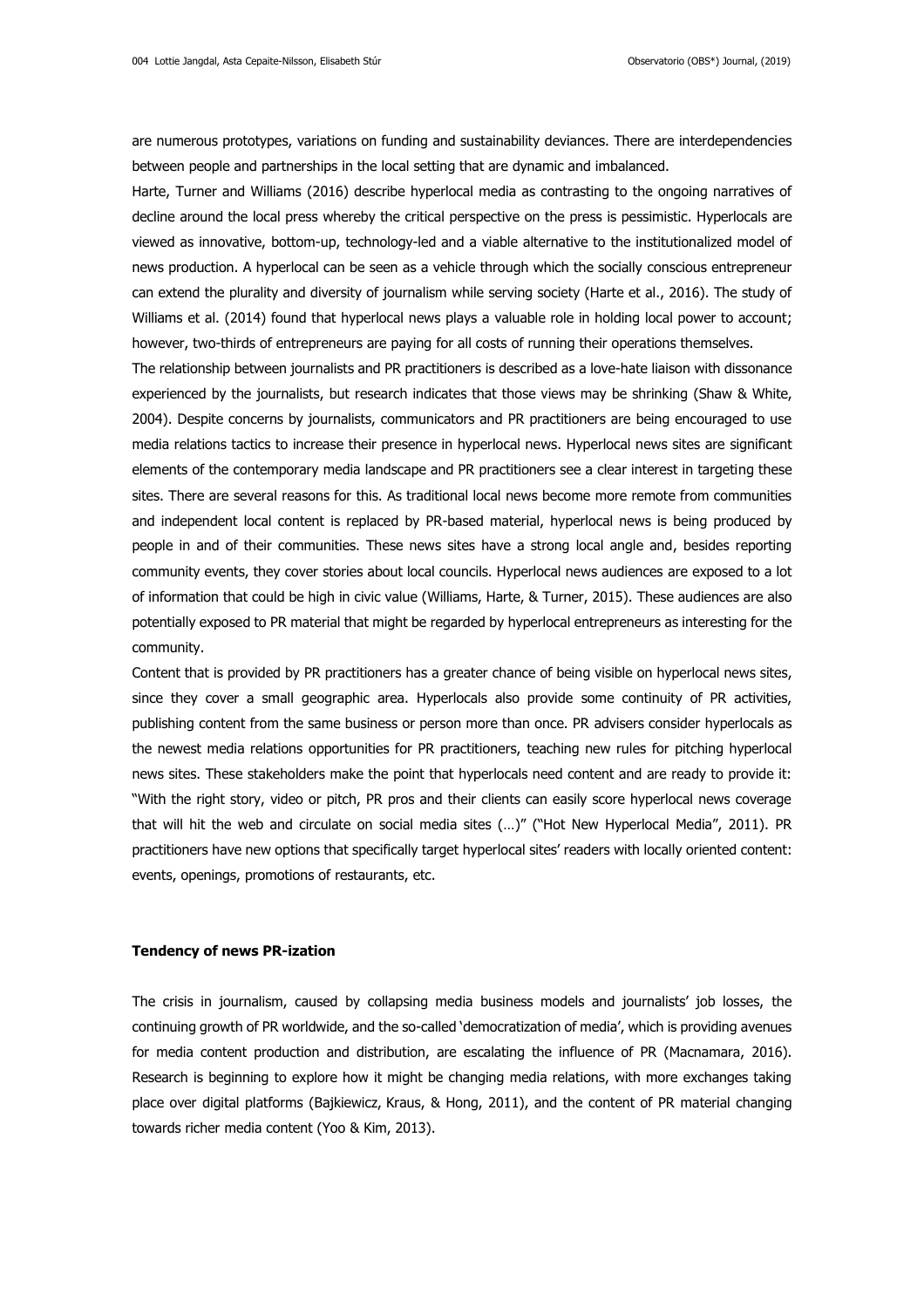Some researchers (Allern, 2002) argue that PR practitioners and other suppliers of pre-packaged news offer a subsidy to news organizations (through press releases, press conferences, video news releases, press briefings, lobbying and special reports). These subsidies assist news organizations with maintaining profitability by squaring the circle between cost cutting, while sustaining, if not increasing news output through greater pagination, more supplements and the development of online editions and other news services. Pressure on journalists to increase productivity via substantive growth in the pagination of national newspapers across the last two decades, achieved with relatively static numbers of journalists, have raised questions about the impact of these changing journalistic practices on the quality and independence of journalists' output (Lewis, Williams, & Franklin, 2008b). The pressure has prompted desk-bound journalists to develop an increasing reliance on pre-packaged sources of news derived from the PR industry and news agencies (Lewis, Williams, & Franklin, 2008a). The traditional news criteria may be supplemented with a set of 'commercial news criteria': the more journalistically a news source has prepared a story for publication, the greater the likelihood that it will become news, states Allern (2002) in his study. These processes have created new conditions for local journalism as well as public relations.

This connection between subsidies and journalists' willingness or need to use PR material can also be relevant in the case of hyperlocal news sites. Hyperlocal news sites may not have a wide impact, but they offer the brand the opportunity to connect with communities. PR practitioners mean that pitching hyperlocal reporters can be an easy, straight-ahead process. The picture of the hyperlocal news producer that is expressed by some voices from PR professionals is shifting towards the PR professional, who selects and packages a passive recipient of information rather than an active investigator. In the newsgathering and reporting processes, PR professionals and news agencies gain an increasing role in shaping the news content of media. Consequently, PR-generated stories are not only influencing journalists' newsgathering and reporting practices, but journalists are more likely to accept them without check or criticism (Lewis et al., 2008b). These processes lead to lesser editorial independence, since news is increasingly generated outside of news media organizations.

#### **Relationship between PR and journalism: A matter of trustworthiness**

Various researchers describe the interaction between journalists and PR practitioners as a field of tension (DeLorme & Fedler, 2003), as paradoxical and uneasy one (Macnamara, 2014; Koch, 2016), featuring as it does mutual dependence and mutual distrust (White & Hobsbawm, 2007) and often described as a lovehate relationship. On the one hand, as an instrument of PR, the practitioners communicate and advocate the particular interests; on the other hand, they resemble journalistic publications from which readers expect critical, unbiased, and objective reporting (Koch, 2016). The transactional information exchanges between PR practitioners and journalists are and have been central to news production. It is usually characterized as an 'interdependent' (Cornelissen, 2011) relationship or even a 'symbiosis' (Bentele & Nothhaft, 2008). Even if the incorporation of media releases and other PR material into the news by journalists is not a new phenomenon, the apparent change is in the scale and regularity with which this is happening, as Jackson and Moloney (2016) point out.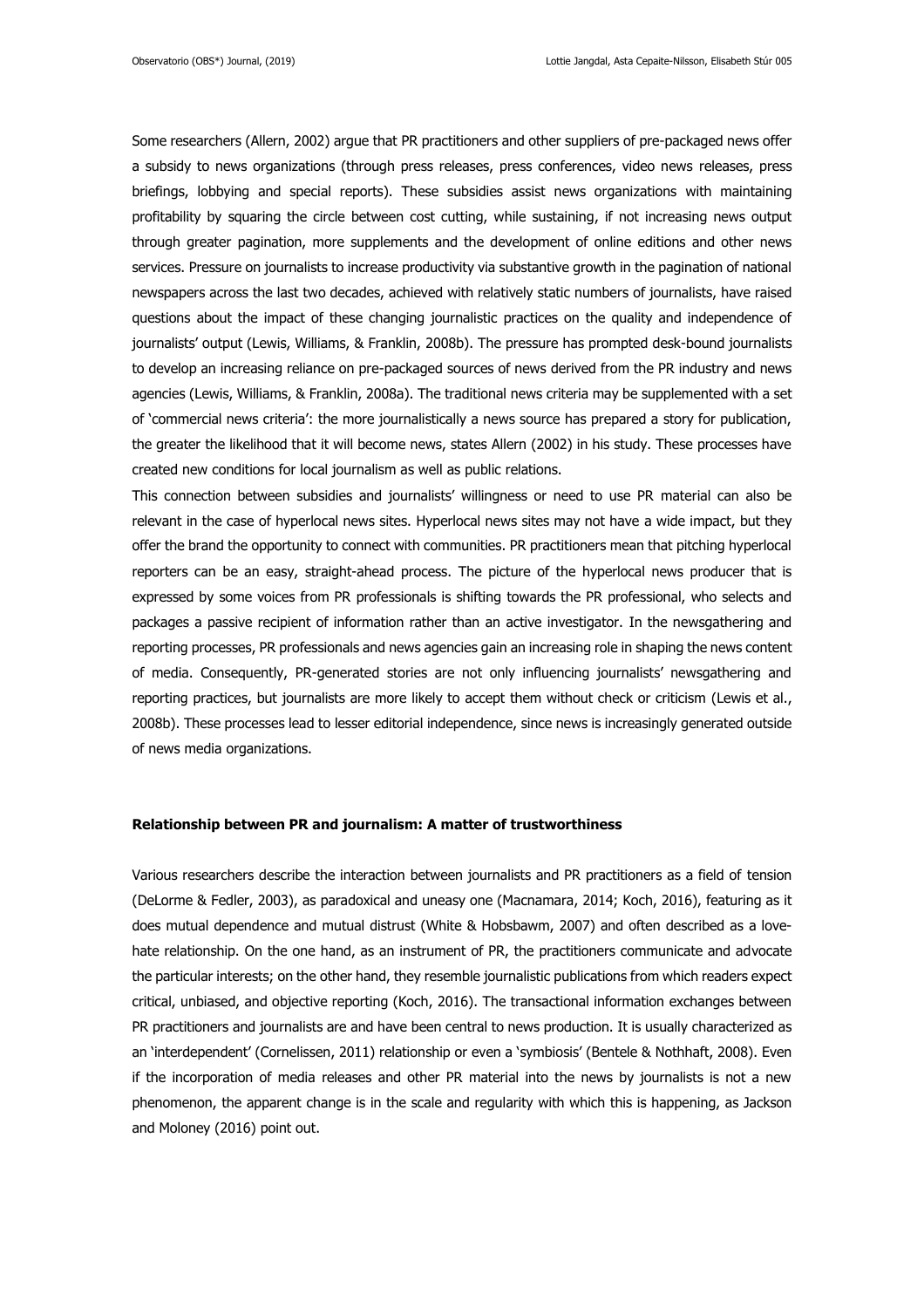Traditionally, journalists have favoured a conflict model, based on assumption that the media are to function as watchdogs of economic and political interests. This conflict model has recently been recast as a 'trading' relationship in which journalists, working in under-resourced and under-staffed newsrooms, increasingly rely on PR sources for editorial copy in return for access to editorial columns for PR stories (Davis, 2008; White & Hobsbawm, 2007). Everyday relationships between sources and journalists are much less adversarial than the latter suggests. Typically, the journalists and sources are 'inextricably linked', working in complementary (if not collusive) ways since each has professional ambitions, interests and needs which can be achieved most readily if they can win the cooperation of the other group (Blumler & Gurevitch, 1981).

The picture painted by Lewis et al. (2008b) suggests that journalists are heavily reliant on pre-packaged information, either from the PR industry or other media. Some researchers are discussing 'PR-ization' of journalism – a phenomenon occurring within the news media, which is commonly described as 'churnalism' Davis 2008). Churnalism – the use of unchecked PR material in news – is viewed as an outcome of the broader process of structural and professional change. Within PR spheres, concerns about PR-ization have been evident for some years. The PR industry expresses concerns about the independence of much contemporary journalism (Jackson & Moloney, 2016). For them, 'churnalism' erodes trust in journalism, because the message becomes weaker. Diminishing trustworthiness in journalism not only increases a tendency towards 'churnalism' but also becomes a ground for a new self-perceived role of PR practitioners as news players that serve the civil society. As the county council communicator expresses in the councils' information channel VGRfokus:

> Running news production by ourselves is a way to deal with and handle an ever-faster media reality. Quite often pure inaccuracies are published and spread online, which highlights the need for an own news site where we can guarantee the correct facts. It is our responsibility as one of the institutions of a Swedish democracy (Lagersten, 2017).

The extensive production of PR subsidies and the reliance of the news media on such subsidies has resulted in a debate about the difference between 'news' as a PR activity and 'news' based on the principle of free access to sources and professional judgement of relevance and factuality by news organizations (Allern, 2015). A study by Firmstone and Coleman (2014) discusses how the growing professionalism of the PR industry makes journalists' jobs easier in terms of accessing information, but harder when trying to access the sources behind stories, due to the policy of the studied council to filter all communications.

Both mainstream and hyperlocal media tend to provide reduced coverage to a range of different voices (Radcliffe, 2015). The blurring roles of news providers between PR and journalism obstruct credibility for journalism, which affects both branches negatively. Allern (1997) means that marking distances from PR agencies is necessary for ethical and journalistic activities and for media credibility. Hyperlocal media can be considered as an institution that holds local elites to account through covering political issues and investigative reporting (Radcliffe, 2015), and with that in mind there is a need for deeper knowledge of how the hyperlocal media entrepreneurs' perception of their journalistic function aligns with the civic role, often ascribed to them. It is also important to discuss how these media entrepreneurs, working under financial pressure and having various professional backgrounds and aims with their sites, perceive and manage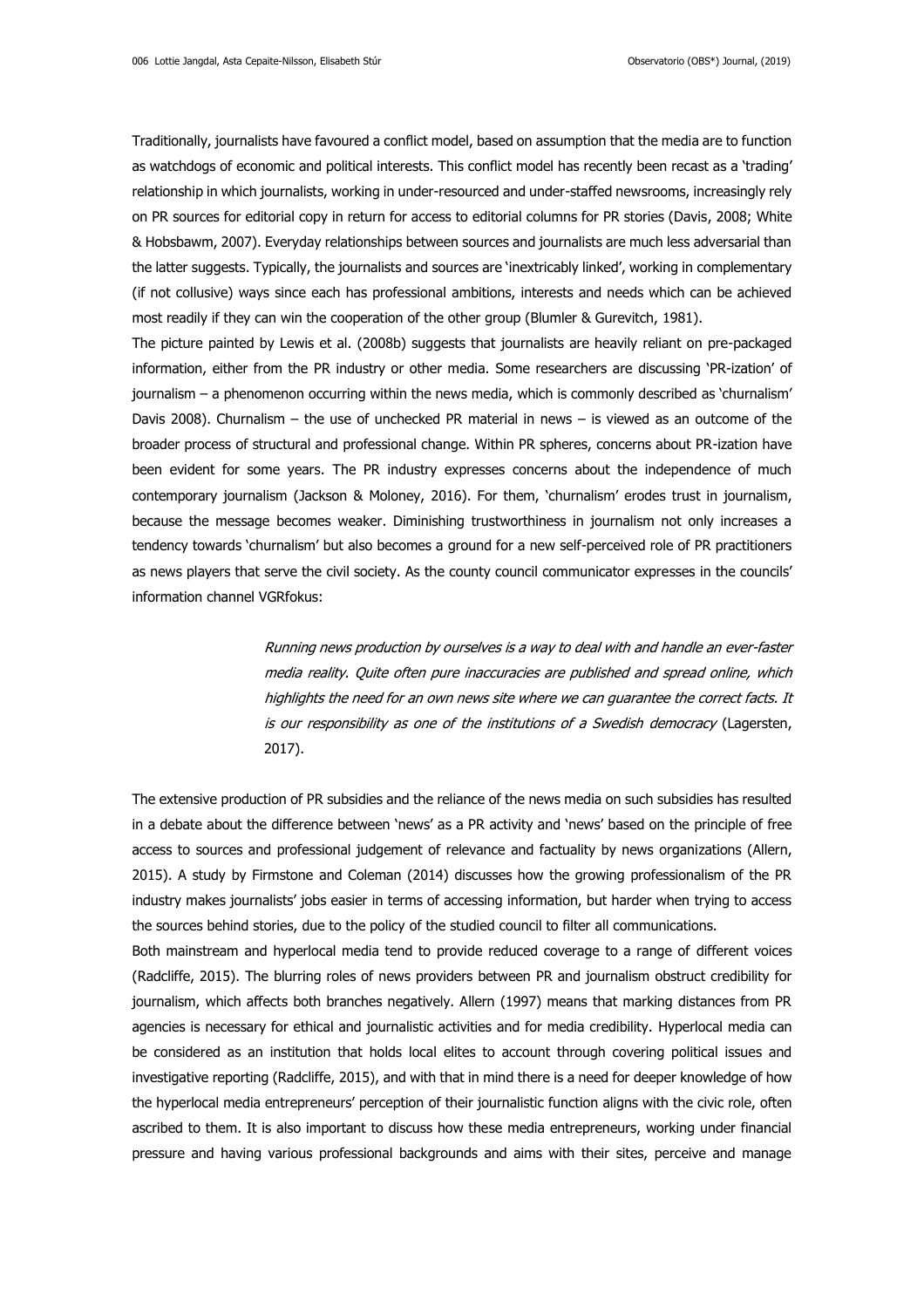interactions and relationships with different stakeholders (e.g. local governments) that might have specific communication interests in the community.

The theoretical framework leads us further to these research questions:

RQ 1: How do local media entrepreneurs experience their role as news providers in the local society?

RQ 2: How do local media entrepreneurs perceive their interaction with local governments and organizations?

RQ 3: How do local media entrepreneurs evaluate their interaction with local governments and organizations?

### **Methods and material**

This study includes nineteen semi-structured in-depth qualitative interviews. The interviewees were selected from 75 digital hyperlocals identified in a systematic review (Jangdal, 2018) of a complete mapping of the Swedish media market – 587 regional and local media newsrooms (Leckner et al., 2017). All 75 hyperlocals have a news focus, a digital primary product, are locally based in the area that they cover, and that are independently owned and operated. As the industry is highly inconstant, the current total of hyperlocals may vary, when new start-ups are added and failing initiatives are shut down. As earlier research has recognized that most of the hyperlocals are digital, and digital maturity is strong in Sweden, this study will focus on digital hyperlocals only.

The interviewees were selected from online observations. The selection herein includes sixteen media entrepreneurs that operate digital hyperlocals, two communicators from municipalities where particularly interesting interactions occur with hyperlocals, and one representative from an organization directly involved with one of the media entrepreneurs and a local council. The interviews were transcribed and the interviewees were ensured anonymity. A selection of quotes is included in this article.

#### **The Swedish case**

Cultural and media-structural aspects are important for understanding how PR and journalism approach each other in a specific country. In order to understand the context of hyperlocal media operations, it is necessary to put a study into a specific cultural context, in this case Sweden.

Sweden is of particular interest as the transformations in the media landscape have been substantial in the country. Between 2004 and 2014, 100 local editorial offices in Sweden disappeared, which equals a third of all the local editorial offices in the country. During the same period, 25 per cent of the daily newspaper reporter jobs ceased to exist. Every fourth municipality in Sweden is now without a newsroom (Leckner & Nygren, 2016).

Certain areas in Sweden have much less local media coverage compared to other European countries. The study Mapping the Road to Sustainability and Resilience, commissioned by Nesta (Cook et al., 2016), shows that some less populated areas in northern parts of Sweden completely lack local media coverage. In the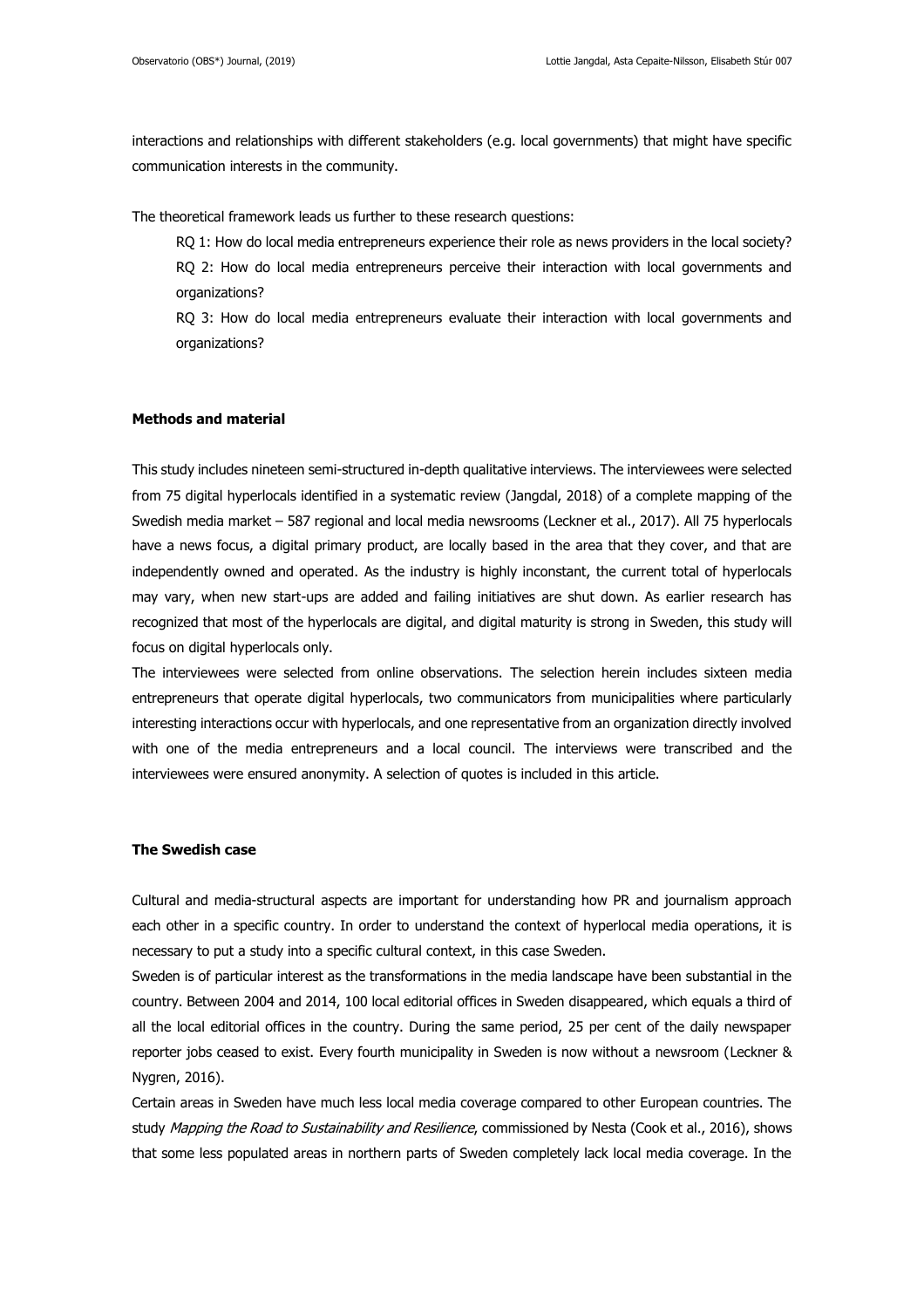most remote community, the distance between citizens and a journalist is 240 km. Suburbs around large cities also have limited media coverage. They are hardly covered by metropolitan newspapers and rely mainly on free-sheets. Stand-alone sites are quite rare. The Nesta study notes that local authorities in Sweden have heavily expanded their public relations and information sector in the last five to ten years. So far, there has been little research on interactions and relationships between local governments' PR activities and local journalism. However, in the wake of centralization and media void, independent hyperlocal initiatives in Sweden are breaking new ground. How they interact with local governments and organizations is both of national and international interest, as the changes in the journalism industry have been substantial in Sweden, and other countries may follow suit.

### **Findings**

The empirical results from the in-depth interviews with hyperlocal media entrepreneurs and people representing municipalities and local organizations are presented in three parts. The first one represents the local media entrepreneurs' points of view concerning their role as news journalists in the local communities. In the second part, the media entrepreneurs' perceptions of interaction with local governments and organizations are presented. The third and last part concerns how the media entrepreneurs evaluate their interaction with local governments and organizations.

### **Media entrepreneurs' experience of their role in the local community**

All of the entrepreneurial media initiatives in this study stem from strong community engagement. In the entrepreneurs' role as journalists, many of the interviewees see themselves as classic news reporters, concerned with elements of what journalism is supposed to comprise. Their goal is to perform qualitative journalism, bringing up current issues that involve the local population in the area they cover. Investigative journalism is often considered one of the crucial functions of local news. In comparison, in their study, Williams, Barnett, Harte and Townend (2014) express surprise that the number of hyperlocal initiatives that perform investigative journalism is so large, despite investigations are usually time consuming:

> Investigative journalism is almost certainly declining in the mainstream local press because of its resource-intensive nature. It is as surprising as it is gratifying, then, to see that many community journalists in the United Kingdom are seeking to hold local elites to account (Williams, Barnett, Harte, & Townend, 2014:17).

One of the interviewees claims that their superior motivation for starting a newspaper was the intention of producing qualitative news journalism, telling stories that otherwise would not be told. Hyperlocals analysed in this study act in places of media void, thus having no competing mainstream local media in their coverage area. Since local journalism is generally viewed in media research as a glue connecting local community by covering what's going on in the close neighbourhood, lack of locally oriented news has been expressed by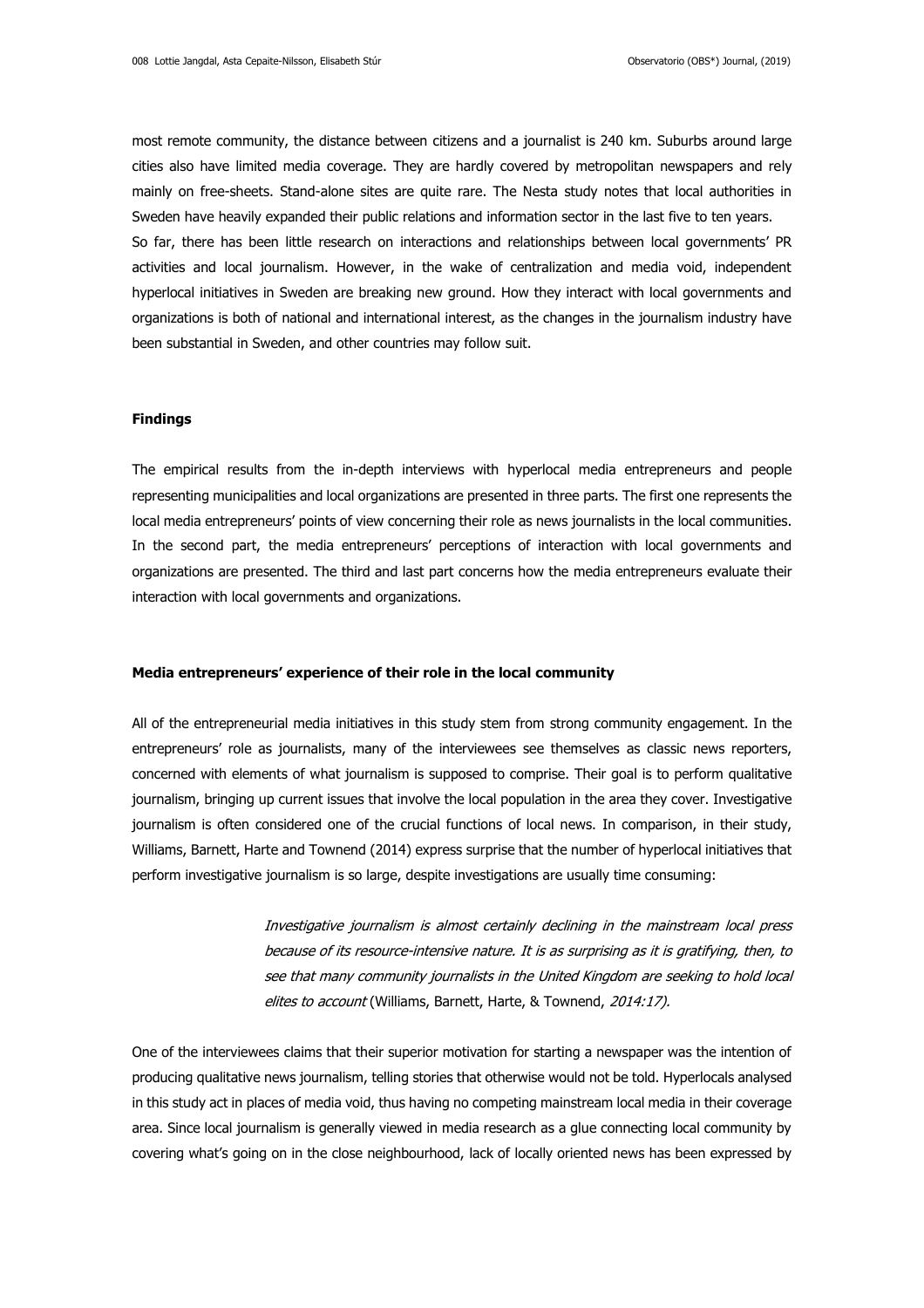media entrepreneurs as one of the driving forces for starting a hyperlocal media venture. Some journalists interviewed in the study, tell that their media initiative have started out with the goal of producing local news that would be of interest for the local population, such as monitoring of local council decisions, social issues and events. As one reporter says, she notices a gap of information to be filled:

> The established paper tends to ignore (the community) and the surrounding area. They don't report about events from here, so obviously, people feel left out. Also, the local council feels overlooked not getting important information covered by the ordinary paper.

As a motivation for starting up news sites, some entrepreneurs mention dissatisfaction with the existing media monitoring. Monitoring of the local politics have traditionally been one of the primarily functions of mainstream media, and expressions like the one cited above, demonstrate media entrepreneurs connection to journalistic ideology and the perception of their role in the local community. Despite the results from Institute for media studies 2016/2017 (Truedson, 2017) that show slightly mainstream medias' increasing monitoring of local councils, we have to face that one of four Swedish municipalities lack a local editorial office (Truedson, 2017), which makes hyperlocal sites an important actor in the countryside where media void is mostly apparent. The hyperlocal reporters call for for more active journalism with higher local presence and relevance. For instance, one of the reporters has noticed that sometimes they update information more frequently than legacy media. Another one has observed that news coverage of the established local media leaves locally important information out, due to lack of the knowledge of the local community: 'There is a large information deficit as in many municipalities, which I think that we are trying to fill'.

Most of the studied hyperlocals do not offer space for debate on their sites because of experienced harsh debate climate created by anonymous writers that the individual reporter finds hard to control or respond to, or because citizens unwillingness to present their names in the public debate. Even if the hyperlocals can be seen as quite passive in creating a debate on the site, they can still function as an arena for community citizens and politicians by monitoring social issues such as education, care, business, etc. at the local level. An interviewee, managing her own hyperlocal site, stresses that she feels she contributes to the community, offering a forum for debate that the citizen cannot find anywhere else:

> It's so useful that I find that some readers think I have to start my own party. They get more from me when I 'dissect' the elderly care than when they meet the local council. They say, 'We're lucky to have you,' and 'Push them' (…).

To be an arena for local debate is an object that several of the interviewed bring up as important. One reporter says that one ambition is 'to be the spokesperson to the local council' and states that he sees his role as local media entrepreneur and reporter as a protector of democracy in the two local councils he is covering. Reporting stories from and about local councils is a common activity of the hyperlocals, even in other countries. Researchers from Cardiff University and Birmingham City University show in their content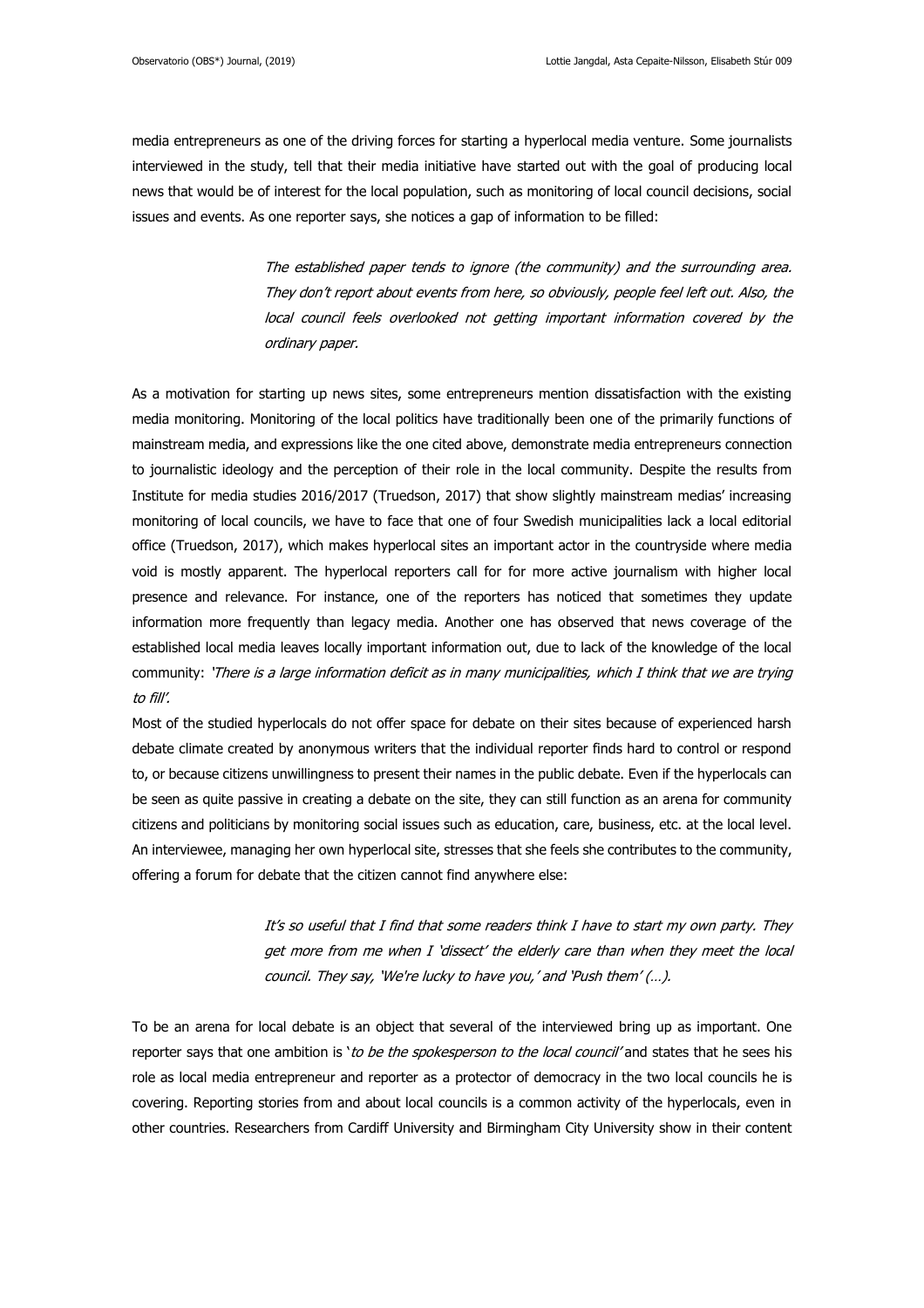analysis of United Kingdom hyperlocals that the most popular subject covered was local community activities, followed by stories about local councils (Williams, Barnett, Harte, & Townend, 2014; Radcliffe, 2015). Being a guardian of democracy is something that several participants in the study mention as essential in their work as local journalists, as for instance this reporter interviewed:

# I want to stand free from influences from authorities and act as a defender of democracy in the local society.

Another interviewee, who has worked as a community reporter for mainstream media for several decades and now is hired as a reporter/communicator for one of the local councils' information channels, says the ability to cover local politics has diminished over time. There is no longer the same focus on applying the old journalism routines, scrutinizing what local politicians do and propose. Instead, the local coverage by traditional media has been reduced to quick reports with 'click bait', teasers/summaries that readers easily are tempted to click on. Her ambition in the community is to feed residents with important information so they can use their democratic rights and be updated on what is going on:

> Being aware of local politics gives people a chance to influence. It's a democratic issue. Investigative reporting needs to be a part of that. People need to know when politicians do wrong, in order to not be passive consumers of news.

The communicators' expression shows a duality in role as a reporter who is concerned on democratic issues and as a representative for local council interests that potentially could be contradictive. Similar concern of unclear roles, changing practices and relations between council communicators and hyperlocal entrepreneurs is also analysed in relations with mainstream media. In Tenor's study (2017) of local councils perception of local journalism, some of council communicators describe their work as basically the same as what they have been doing as local journalists. Mainstream media tend to publish press releases without controlling them which at the first hand can be experienced as a credentials for the communicators' competence, but at the other hand perceived as unfulfilled expectations on news media as questioning and critical (Tenor, 2017: 78).

Self perception of the hyperlocal entrepreneur, regardless their closeness or distance to local councils as well as presence or absence of journalistic experience, is that most of them consider themselves being guardians of democracy and engaged representatives of the local community. To focus on the immediate community is important to every hyperlocal entrepreneur interviewed in this study. The editor of one independent hyperlocal is proud of their journalism having forced politicians to change their mind about important community issues:

> The local government has several times tried to close down the senior high school, but our coverage has made a difference and contributed to the forming of citizens' groups. We still have our school!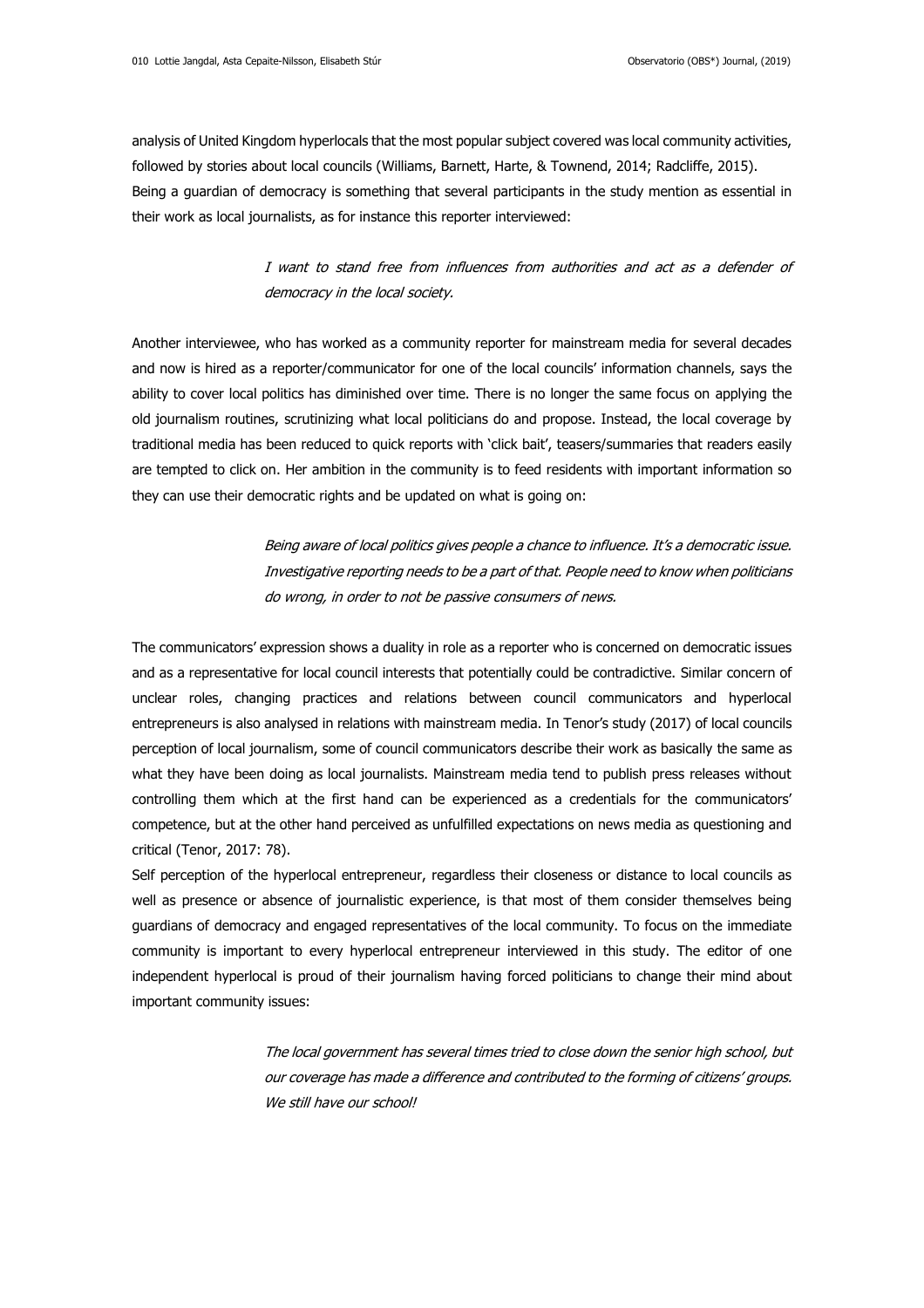Some previous research (Franklin, 2014) presents an ongoing debate whether new entrepreneurial initiatives can be considered as journalism and who can be viewed as a journalist. But, as Barnett and Townend (2015:344) state, if hyperlocals contribute to local knowledge, to the accountability of local elites and to the ability of local people to lobby for changes, then they fulfil the journalistic norms for contributing to local democratic engagement, whether or not we call it 'journalism'. Labelling a hyperlocal entrepreneur as 'journalist' does not necessarily reflect the entrepreneur's publishing activities or the perception of professional roles. Hyperlocal news entrepreneurs make their own definitions of their roles and functions, in some cases removing themselves from being called journalists, as did one of the interviewed reporters.

> Sometimes people get angry at what I've written. Those who are really angry call me a journalist. And I'm not a journalist; I do not consider myself a journalist but a writer and possibly a photographer.

The local media entrepreneurship faces both opportunities and challenges. One positive aspect of entrepreneurship is the freedom to do what they consider as hyperlocal journalism. After having worked at established papers and being told to keep up with the standpoints of the papers, they see themselves as free from partisan opinions. On the other hand, they are working under pressure to maintain their ambitions and to fill the space with relevant local news. The economic resources are small and they have to do most of the work by themselves: doing research, reporting, editing and distributing. Many of the entrepreneurs in this study express an economic vulnerability but at the same time point out that their main driving force is to serve the community as news providers. Despite lacking financial resources and time, many hyperlocals have an ambition to carry out local investigative journalism and perceive that they do it.

#### **The media entrepreneurs' perceptions of interaction with local governments and organizations**

A majority of the interviewees in this study have established interactions with the local governments in the municipalities in which they are located. Jackson and Moloney (2016) note that PR material in the news is not something new. The major change is in the scale and regularity in which this is happening. The study shows variations of interaction, spanning from outright partnerships, to being in regular contact with staff of the municipalities as sources for stories, to receiving press releases and writing about them and finally, to investigative reporting with no direct interaction with local governments.

One of the rural entrepreneurs in this study stems from a municipality initiative. A ski resort launched a project in the 1990's in order to increase citizen influence. A positive response from the community residents resulted in a subscription paper, which is still alive today. Other examples of outright partnership with governments and organizations are a couple of the national freelance co-ops. One of them has received start-up funding from Sweden's innovation agency Vinnova, which is a part of the Ministry of Enterprise and Innovation. In the other case, the local council was on board from the beginning, when the initiators behind the media company wanted to start its activity in 2016. The local council helped fund the start-up and also has a representative in a control group that discuss strategy decisions. As part of the same group, there is also an employee from Arbetarnas Bildningsförbund, ABF, which stands for the Workers' Educational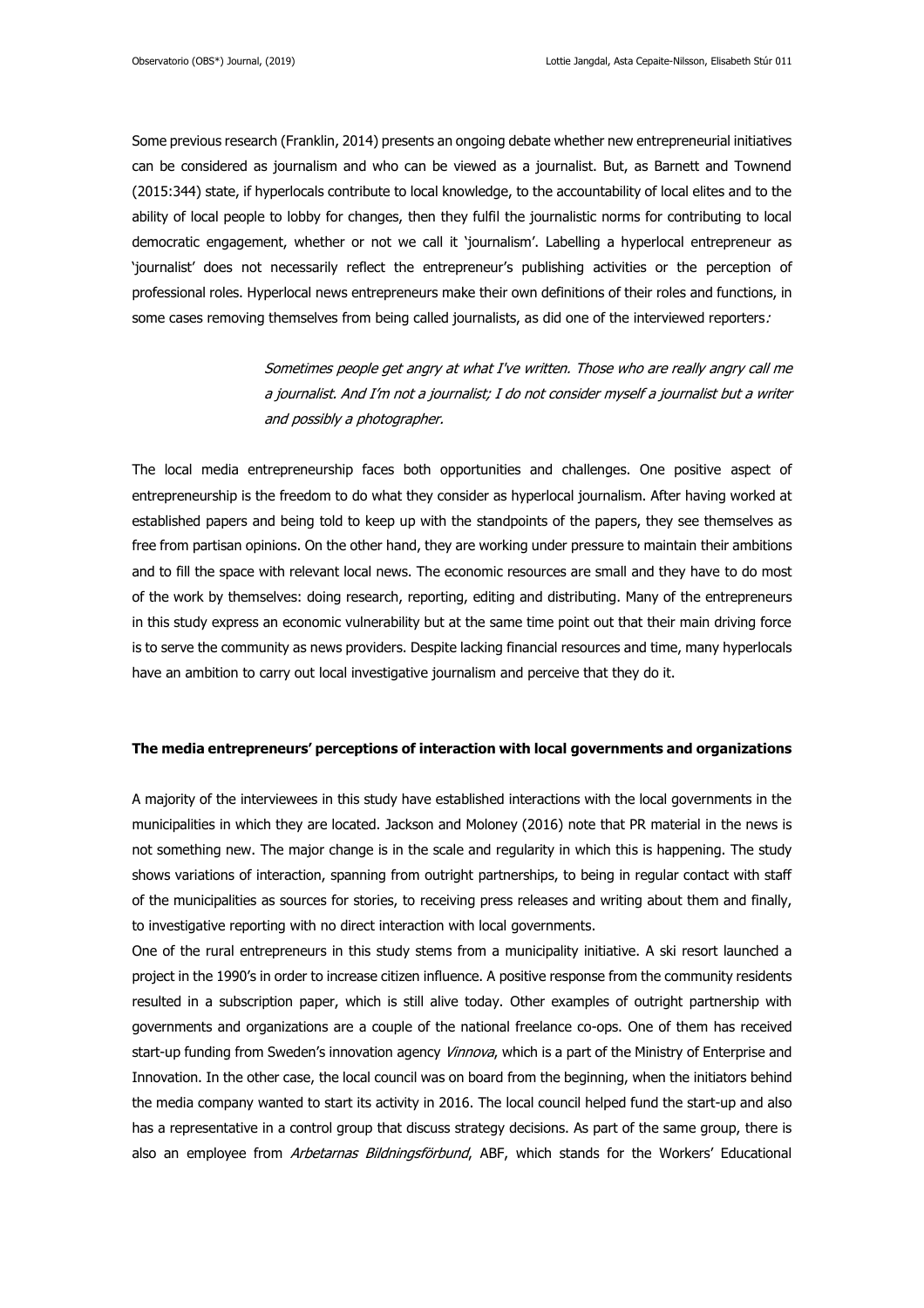Association, Sweden's largest adult liberal education association. The initiator behind the radio station sees no liability danger with the co-operations in place:

> (…) I don't see any danger in establishing cooperation; the issue is rather how it is formed. For us it's absolutely necessary to have the local government involved, as our undertaking includes community participation and immigration integration.

The local council sees a big advantage in being directly involved:

We're a cofounder and co-applicant for grants. We see this project as a possibility to provide information to residents and people from other countries.

Journalism researchers and journalists consider that good journalism is characterized by distance to PRmaterial and other commercial and political interests. Collaborations between councils and local news providers are far more problematic as the interest groups would like to admit. It makes difficult for citizens to understand what kind of news are produced, on behalf to whom, who pays for the content and whether this kind of information can be considered as a reliable, credible news or a PR-material mascarading as news. News produced in collaboration or cooperation with local governments face similar criticism as sponsored journalism. A study (Andersson, 2017) of consumers' attitudes to semi-editorial content such as different forms of more or less hidden text advertising and sponsored journalism, show that citizens are critical to this kind of content and experienced sponsored news articles as problematic because the audience is fooled to believe that it is about editorial articles (Andersson, 2017:32). 'Symbiosis' (Bentele & Nothhaft, 2008) between local councils and media entrepreneurs is noticed in several cases studied. Involvement of councils can be expressed in many ways and be more or less obvious. Being a part of media funding is one of the possible ways. It is common for the entrepreneurs in this study to have applied for grants, either for starting up or for special projects.

One entrepreneur in central Sweden received funding from the European Regional Development Fund, which grants money for innovation and research, the digital agenda and support for small and medium-sized enterprises. A grant from them allowed one media entrepreneur to hire a project leader and build up a necessary network. In addition, the local council has contracted the media entrepreneur to supply web-TV from municipal meetings; however, one of the founders of this particular media venture, would like the local councils to go much further than that:

> Traditional media doesn't have the time and resources to report on everything. Meanwhile the local governments spend millions on their communication departments, cabling out information. Instead they could just as well fund an independent editorial office cover the municipality.

The PR industry is continuously employing ex-journalists (Moloney, Jackson, & McQueen, 2013) for writing reports on behalf of the local council. In one countryside community of Sweden, the local council has hired a journalist with several decades of local community reporting experience, who took the initiative herself for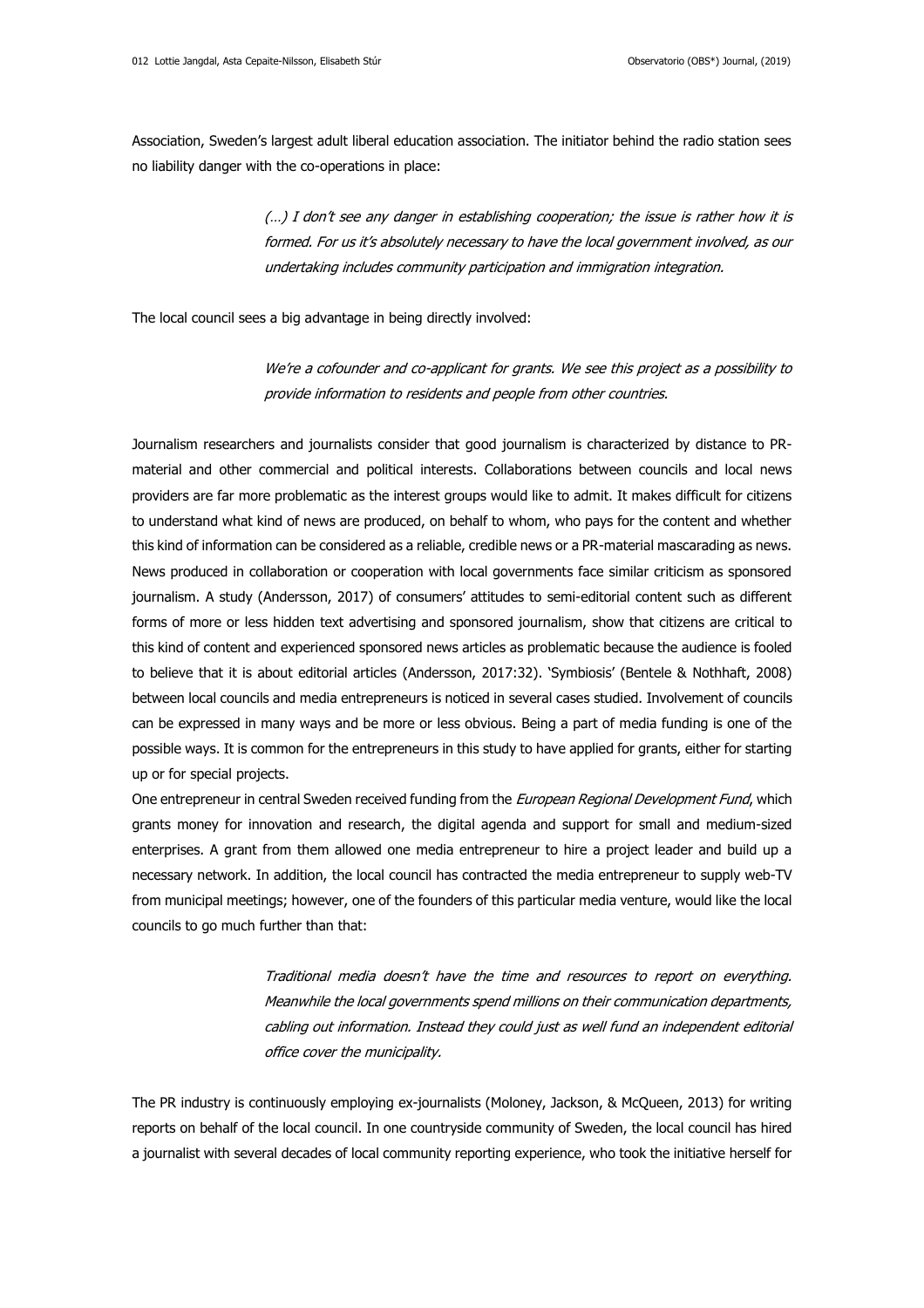the collaboration. A partnership was formed and the journalist was hired as a 'writer'. Development of diffuse roles of council communicators, even called "reporters" or "writers" is one of examples of how collaboration and partnerships between local councils and hyperlocal media entrepreneurs contribute to allusive, 'liquid' professional roles as Franklin and Carlson (2010) also notice. The development towards sliding concepts such as "semi-editorial" content, nivellating journalistic and communicators' work procedures as well as new kind of collaborations, seem to be driven by editors and advertisers simultaneously, Edström states in the report for Swedish Media Institute (Edström, 2017b).

#### **Evaluation of interaction between hyperlocals and local governments**

The interaction between hyperlocal media entrepreneurs and local government is a complex process, including both interrelated and contradictory goals of municipality as well as the entrepreneur. The local councils may have an aim to present their own information but are also keen to be visible in the independent, investigative news sites, since 'churnalism' is experienced as eroding trust in messages, as Jackson and Moloney (2016) state. The chief of a local council is pleased with the set-up, but is aware of a potential credibility issue:

> However, there is a credibility risk with this arrangement. An internal writer cannot replace traditional media in that matter, but her (the hired writer, ed. remark) reporting is neutral. She has a journalistic background and a large level of integrity. We have received very positive feedback from the community.

Credibility is one of the issues that both local governments and media entrepreneurs are aware of and concerned about. Changing practices of PR mutually affect changing practices of journalism, which raises questions of whether independent journalism is possible at all. Especially is case of internal communicators writing on behalf to local councils, regional authorities or other political actors, the "neutral reporting" is difficult to obtain, regardless the individual communicators (or writers/reporters, as these terms are also used in description of employed information providers' tasks) ambitions to serve the community with information. The dependence relation between the employer and employee might influence what information and in which context is provided to the community members, what kind of issues are chosen for investigative reporting, what sources are used, etc., which is a matter for further research of this journalism-like communicators' information production.

One of the media entrepreneurs in most northern communities of the interviewees of this study stresses the importance of journalistic independence when having contacts with local councils:

> We have to handle PR for the local council carefully. We have to nurse our credibility. We don't have the same clear boundaries as traditional media, although they have connections too, that the general public is not aware of.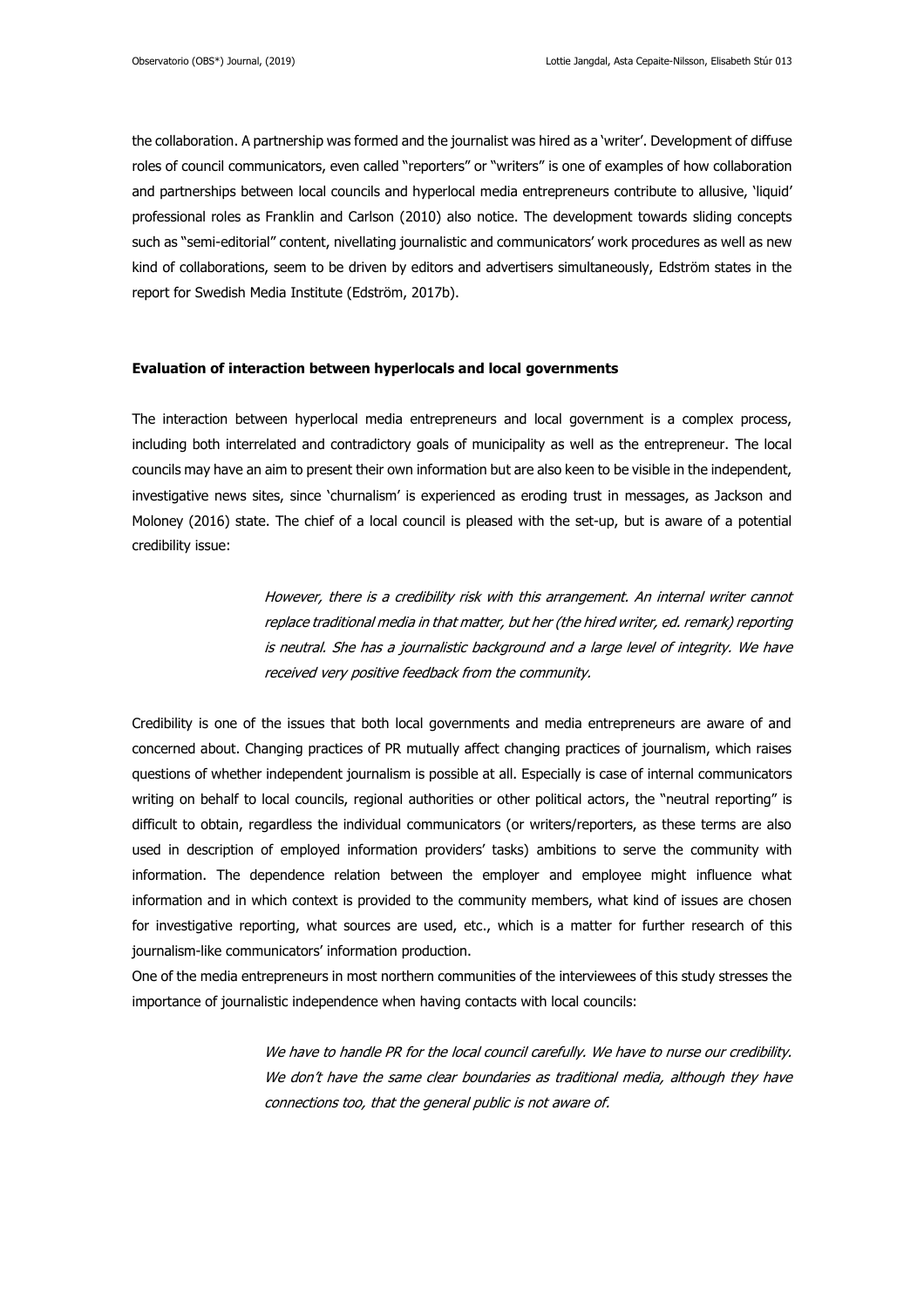Similarly to mainstream journalism, the hyperlocals consider credibility a corner stone of their existence on media market. As a consequence of unclear collaborations and uprising alternative media channels, the publics face difficulties to determine what is true or false, who is the sender and for what purpose the news article is written. Credibility of the hyperlocal venture is closely connected with nearness to the local community, visibility and participation in community's daily life as well as transparency in relations to the local politics and businesses.

Journalists of mainstream media are, as Davies (2008) notices, increasingly desk-bound and less able to give attention to the crucial practices of fact-checking and independent navigation. Hyperlocal media entrepreneurs are not as desk-bound, as they work locally and usually have good contact with and knowledge of the local community, which can also include the local council:

> I have direct contact with the municipal council. And we speak on the phone on a regular basis. There are good contacts. They often use me (…); they call if they want to get something out.

Local media entrepreneurs have knowledge of the local community that is hardly available for the deskbound journalists of the increasingly centralized regional media. It allows media entrepreneurs to establish closer contacts with municipalities and monitor their activities and decisions. As the entrepreneur from one hyperlocal expresses:

> I have access to it simply because I'm closer to reality than the reporters who travel here from Helsingborg or Malmö. They only take what is told in the press releases and publish it.

Although the hyperlocals are not desk-bound and participate in community's daily life, there is no guarantee that facts from local authorities will be checked up. The hyperlocal entrepreneur might perceive that the contacts with the authority members are well established; the individual entrepreneurs' knowledge of journalistic work may be lacking or the entrepreneur might believe he/she is just doing a good job for community members spreading information from the local authorities. Even if there is time available for fact-checking, it may be considered unnecessary since the source is experienced as credible.

To sum up, spreading PR material from local councils' home pages or publishing information that has been conducted from direct interaction with the local politicians can have various reasons and meet different goals for the media entrepreneur. Municipality information can function as a complement when the entrepreneur has no time to write other articles, as the news site has to keep a fair amount of activity to attract readers. Since local governments have low visibility in regional news (Paek, Yoon, & Shah, 2005), even re-posted information from municipalities' home pages can serve the residents with a contextualized picture of what happens in the local community, although the news value of such reposts can be questioned.

Another reason why information from municipalities takes place in the local news site is how the entrepreneur understands his or her contribution to the democratic processes in the local community, as the citation of a hyperlocal site illustrates: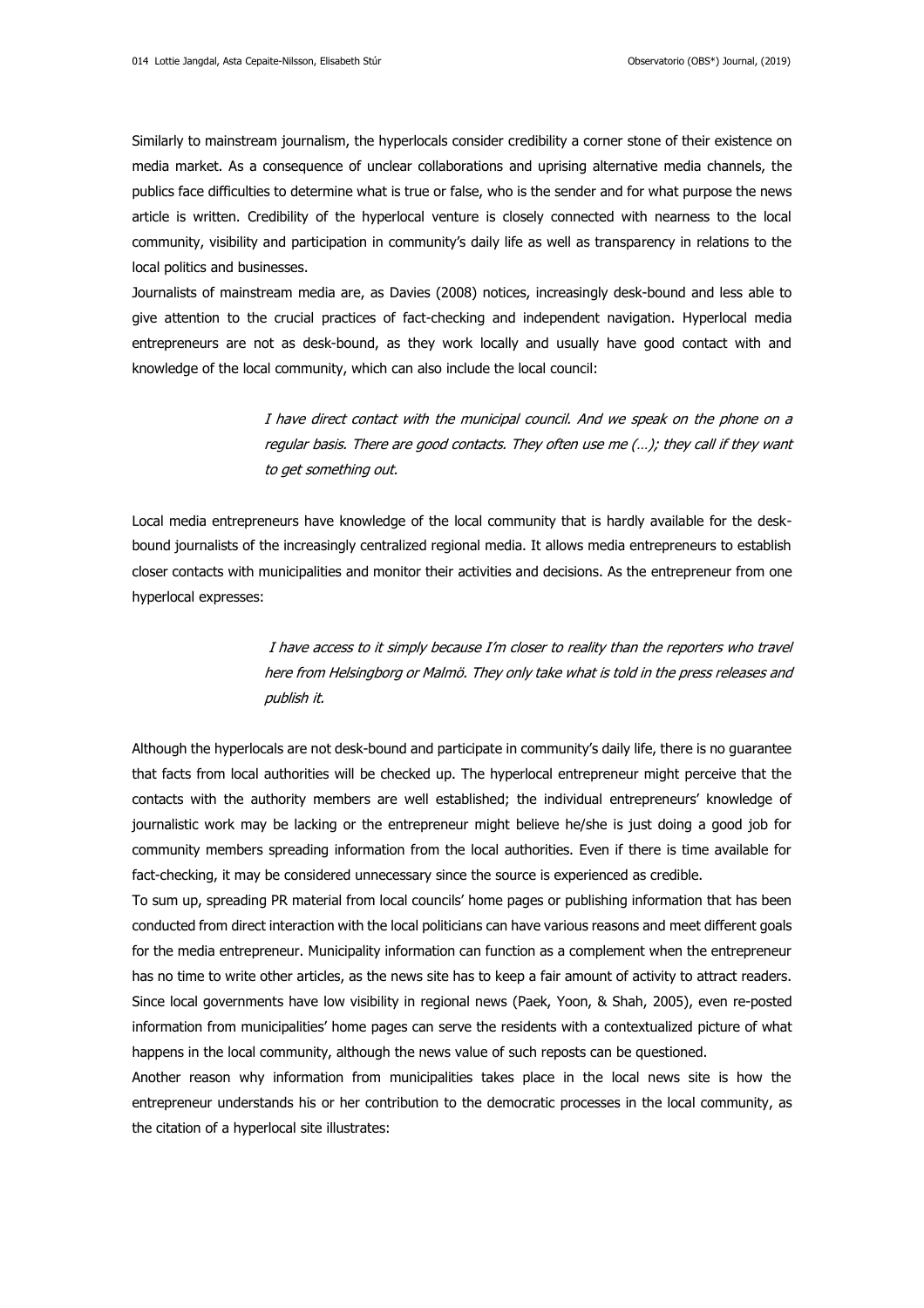I think it's important to help and spread (information). Local councils' politics receive so many complaints today, but the basis for democracy lies in it.

Several media entrepreneurs have a strongly expressed position as a watchdog that monitors municipal policy and keeps residents informed. The entrepreneur may view the hyperlocal news site as a powerful institution that has ability to influence local politics, and the perceived influence may stimulate further interaction between local government and media entrepreneur. Despite that, other findings in this study and some previous research show a limited role of the hyperlocals to act as a watchdog of democracy, due their divergent perception of the hyperlocals role in reporting and in interacting with other stakeholders, but also due the scant financial and staff resources.

#### **Conclusions**

Findings show that the hyperlocal media entrepreneurs' role as journalists can take different shapes and be perceived in various ways. The entrepreneurs may view themselves as traditional news reporters. Their goal can be to perform high-quality journalism, monitor local politics and local events, as well as giving voice to the community residents. Among the descriptions of the media entrepreneurs' roles we can also find some distancing from the traditional perception of a reporter, as the entrepreneurs regard themselves as 'writers' rather than journalists. This view is represented by both media entrepreneurs who are contracted by municipal councils and those who interact with the local authorities less regularly and on a free basis.

The main ambition by the hyperlocal media entrepreneurs in this study is to act as professional media actors who promote conversation among the community residents, local governments and organizations. The media void is considered a main motivation by several of the hyperlocal news initiatives. The media entrepreneurs view their news sites and papers as an important part of the local community, filling the media void when the regional papers do not cover the local news or do it sporadically and incompletely, for example, primarily reporting crimes. The hyperlocal news sites, according to the media entrepreneurs, provide a conversation and information room for local governments and organizations, as well as a channel of local events that are relevant for the community.

We have noticed that the media entrepreneurs stress their role as guardians of democracy, but there is a variety of ways this role gains expression. Both having tight interaction with local governments and, in other cases, not having any direct contact with local councils, can be seen as an act of democracy protection. Strong interrelationship with local councils can mean that the media entrepreneurs' knowledge of local politics enables the entrepreneurs to apply some pressure on political decisions – at the other hand, strong ties between the hyperlocal news site and local authorities may be considered as threat for journalistic credibility and for democratic function of news media. The ability to act as a watchdog depends on the relationship the local governments and media entrepreneurs have. Media entrepreneurs contracted by the local councils as their spokesmen have likely other conditions for investigative reporting than the entrepreneurs whose contact with local councils involves questioning. The other view presented by the media entrepreneurs is that investigative journalism is only possible when the reporters have no direct interaction with the local governments.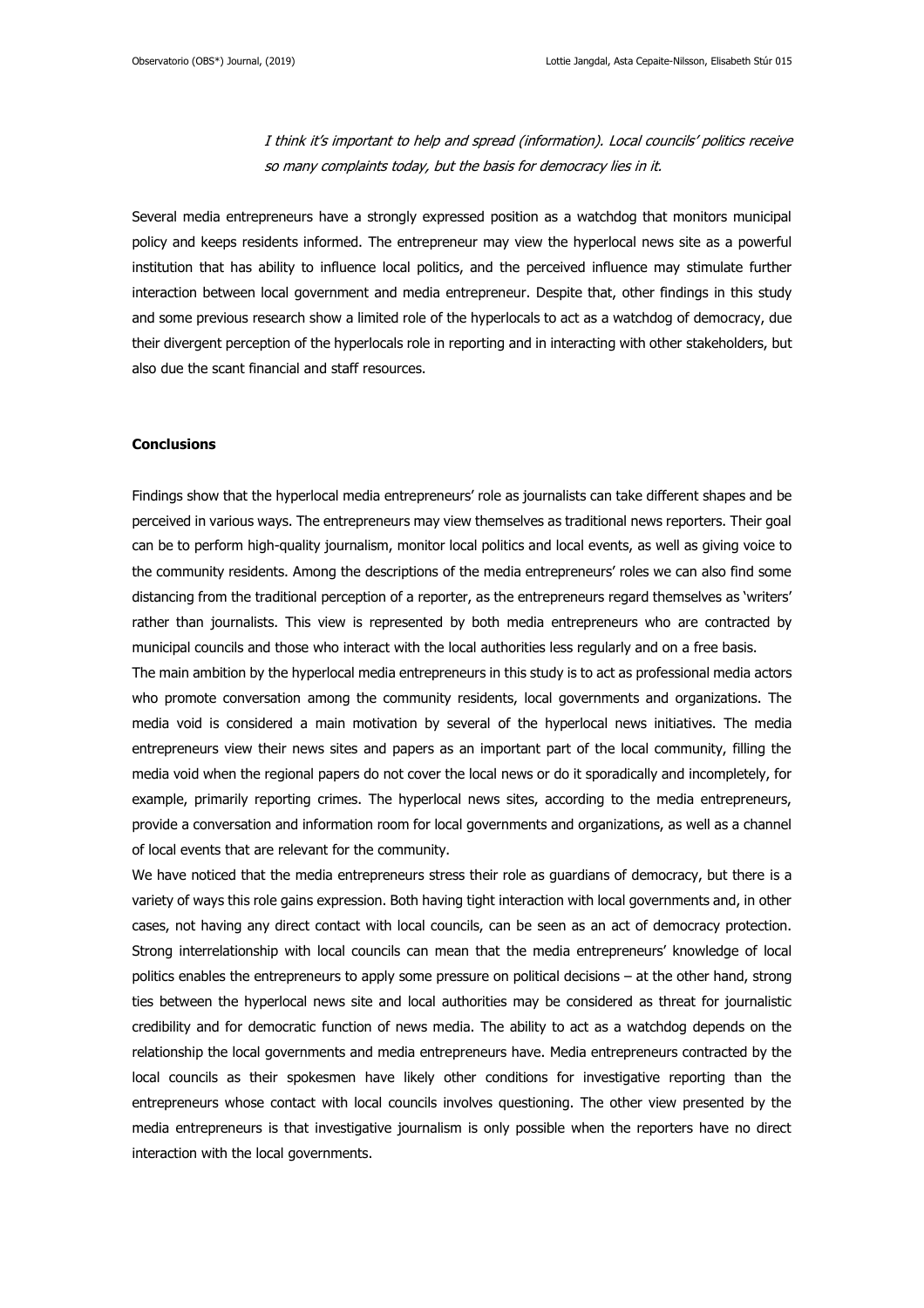The influence of organizations' communication departments' media content is continuously growing through new media practices, as Macnamara (2016) states. Local councils are developing new communication strategies at the same time as media organizations experience financial struggles with staff cuts and closures as a consequence. Communication departments in some councils are built up with a budget and staff that are comparable to an entire newspaper office. Professional roles are blurring as it becomes common for journalists to be recruited as communicators, and 'change side' from reviewing information to distributing information. Communication departments use journalistic methods and speak of themselves as editorial offices rather than communication departments, as we have seen in the case of county council VGR (Lagersten, 2017). Diffuse collaborations, elusive professional roles including use of established concepts in other communication contexts (it is a matter of discussion who is "reporter", "editorial office" and what is considered to be "news") might contribute to lower credibility for hyperlocal news – and in some ways for the local authorities.

The role of hyperlocal media entrepreneur in interaction with local councils can be described as diverse: the interaction varies in scale from no direct communication to an intense interaction. The interaction may be initiated mainly by the local politicians or by the media entrepreneurs, usually in different situations or for different purposes.

We observe various levels/modes of interaction, as follows:

- No direct communication/personal interaction. The entrepreneurs want to be as independent as possible when monitoring the local governments without interaction and prefer to use available information about the decisions and work processes of the local council.
- Regular interaction the council/local politicians are the driving force. In this case, the entrepreneurs have a direct contact with the local council. The media entrepreneurs' goal is to help the council to spread information.
- Sporadic interaction. The council is initiating interaction in order to make the 'good news'. Some media entrepreneurs experience that the local politicians seek contact with the entrepreneurs with the intention to inform about events/decisions that sets the local council into a positive context.
- Interaction on regular basis critical voice. In this case, the media entrepreneurs are seeking contact with the council, with intention to question their decisions or getting information about a specific event/decision.

The hyperlocal media entrepreneurs can partly fill the existing media void by acting as an arena for local conversation; although most of them are economically vulnerable and have different ambitions with their news sites. More or less visible involvement of municipalities and organizations likely has an impact on what kind of news and how they are reported, depending on the media entrepreneurs' perception of their relationship with the different stakeholders and on the perceived role as a professional media entrepreneur – and also on how they understand qualitative local journalism. Conclusively, the findings of the study show that there is a diversity of the perceived roles of the hyperlocal entrepreneurs with an emphasis on watchdog functions and societal motives for establishment of the news sites. Also, the interactions with the local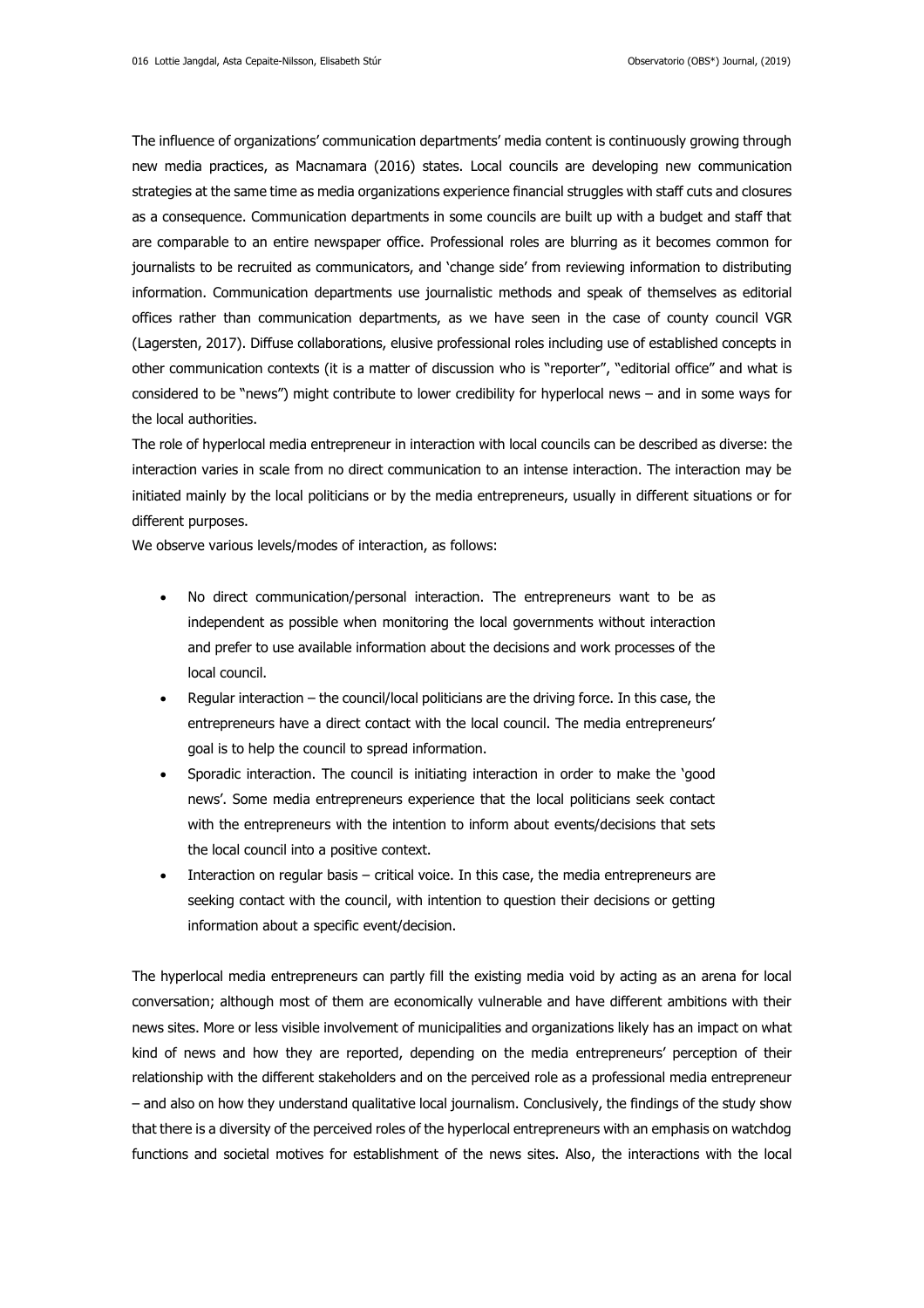councils vary, as well as the hyperlocal entrepreneurs' evaluation of how the information provided by the councils can or should be handled.

The findings suggest two priorities for future research. Hyperlocals are usually considered to fulfil, at least partly, a democratic and civic function in the society by carrying out investigative journalism and thus acting as watchdogs in the local community. However, much of the hyperlocals' impact on the community is unmeasured, as is the quality of the hyperlocal news content. An investigation of hyperlocal news sites' quality and the news entrepreneurs' perception of it is needed, as is the public's (local inhabitants, local governments and other organizations) perception of hyperlocal news quality. Moreover, this study presents a sustainability challenge for the hyperlocal news entrepreneurs. Many of the hyperlocal news owners and reporters can be considered 'lifestyle entrepreneurs', driven primarily by their interest in serving community needs rather than making a profit. As the hyperlocal media entrepreneurs usually consist of one-person editorials and typically lack time, financial and professional support, they are vulnerable. Thus, strategies for the sector to become more sustainable are required.

#### **References**

- Allern, S. (1997). Når kildene byr opp til dans: Et søkelys på profesjonelle kildeorganisasjoners mediestrategier og nyhetsinnflytelse. PhD thesis. Oslo: University of Oslo.
- Allern, S. (2002). Journalistic and commercial news values: News organisations as patrons of an institution and market actors. *Nordicom Review*, 23(1-2), 137-152. [http://www.nordicom.gu.se/sites/default/files/kapitel-pdf/42\\_137-152.pdf](http://www.nordicom.gu.se/sites/default/files/kapitel-pdf/42_137-152.pdf)
- Allern, S. (2015). PR-byråene og politikken. In Allern, S. Ihlen, O. & Skogerbo, E. (eds.), Makt, medier og politikk: Norsk politisk kommunikasjon, 118-131. Oslo: Universitetsförlaget.
- Andersson, U. (2017). Saklig och trovärdig men partisk synen på sponsrad journalistik. In Truedson (ed.), Näjtiv, Kånntänt, brändidd - Ska textreklam bli räddningen för journalistiken? Stockholm: Institutet för mediestudier.
- Bajkiewicz, T. E., Kraus, J. J., & Hong, S. Y. (2011). The impact of newsroom changes and the rise of social media on the practice of media relations. Public Relations Review, 37(3), 329-331. <https://doi.org/10.1016/j.pubrev.2011.05.001>
- Barnett, S. (2009). Journalism, Democracy and the Public Interest: Rethinking Media Pluralism for the Digital Age. Working paper. Oxford: Reuters Institute for the Study of Journalism. [https://reutersinstitute.politics.ox.ac.uk/sites/default/files/2017-](https://reutersinstitute.politics.ox.ac.uk/sites/default/files/2017-11/Journalism%20Democracy%20%26%20Public%20Interest.pdf)
	- [11/Journalism%20Democracy%20%26%20Public%20Interest.pdf](https://reutersinstitute.politics.ox.ac.uk/sites/default/files/2017-11/Journalism%20Democracy%20%26%20Public%20Interest.pdf)
- Barnett, S., & Townend, J. (2015). Plurality, policy and the local. Journalism Practice, 9(3), 332-349. doi:10.1080/17512786.2014.943930
- Bentele, G., & Nothhaft, H. (2008). The intereffication model: Theoretical discussions and empirical research, in A. Zerfass, B. Van Ruler, & K. Sriramesh (eds.). Public Relations Research: European and International Perspectives and Innovations, 33-48, Wiesbaden, Germany: VS Verlag fur Sozialwissenschaften.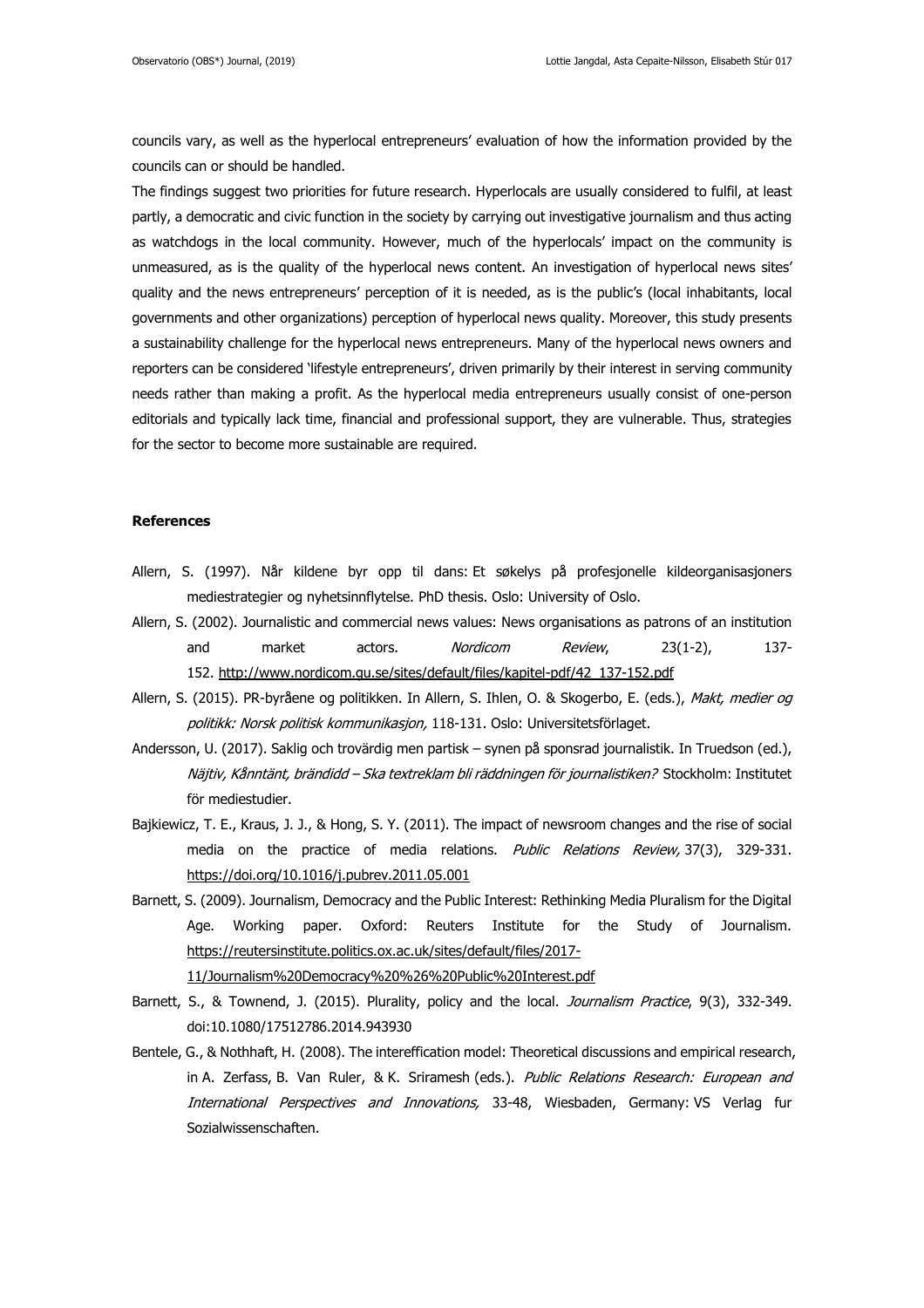- Blumler, J., & Gurevich, M. (1981). Journalists' Orientations to Political Institutions: The Case of Parliamentary Broadcasting, in P. Golding, G. Murdock and P. Schlesinger (eds.). Communicating Politics: Mass Communications and the Political Process, 67-92. Leicester: Leicester University Press.
- Carson, A., Muller, D., Martin, J. & Simons, M. (2016). A new symbiosis? Opportunities and challenges to hyperlocal journalism in the digital age. Media International Australia, 161(1), 132-146. doi:10.1177/1329878X16648390
- Cook, C., Geels, K. & Bakker, P. (2016). Hyperlocal Revenues in the UK and Europe: Mapping the Road to Sustainability and Resilience. London: Nesta. <https://www.nesta.org.uk/sites/default/files/hyperlocal-revenues-in-the-uk-and-europe-report.pdf>

Cornelissen, J. M. (2011). Corporate Communications: A Guide to Theory and Practice. London: Sage.

- Davis, A. (2008). Public Relations in the News. In B. Franklin (ed.), Pulling Newspapers Apart. 256-64. Abingdon: Routledge
- DeLorme, D., & Fedler, F. (2003). Journalists' hostility toward public relations: An historical analysis. Public Relations Review, 29, 99-124. doi:10.1016/SO363-8111(03)00019-5
- Edström, M. (2017). Trovärdighet till salu? Etiska dilemman när reklam och journalistic blandas samman. In Truedson (ed.), Näjtiv, Kånntänt, brändidd – Ska textreklam bli räddningen för journalistiken? Stockholm: Institutet för mediestudier.
- Firmstone, J., & Coleman, S. (2014). The changing role of the local news media in enabling citizens to engage in local democracies, Journalism Practice, 8(5), 596-606. doi:10.1080/17512786.2014.895516
- Hot New Hyperlocal Media: How PR Can Pitch and Place Stories in These Explosive New Outlets. (2011, June 14). Retrieved from [http://www.marketwired.com/press-release/hot-new-hyperlocal-media](http://www.marketwired.com/press-release/hot-new-hyperlocal-media-how-pr-can-pitch-place-stories-these-explosive-new-outlets-1526817.htm)[how-pr-can-pitch-place-stories-these-explosive-new-outlets-1526817.htm](http://www.marketwired.com/press-release/hot-new-hyperlocal-media-how-pr-can-pitch-place-stories-these-explosive-new-outlets-1526817.htm)
- Franklin, B. A., & Carlson, M. (2010). Introduction. In B. A. Franklin and M. Carlson (eds.) Journalists, Sources and Credibility: New Perspectives, 1-18. . London: Routledge.
- Franklin, B. (2014). The future of journalism. *Digital Journalism* 2(3), 254-272. doi:10.1080/1461670X.2012.712301
- Harte, D., Williams A. & Turner, J. (2017). Reciprocity and The Hyperlocal Journalist. Journalism Practice, 11(2-3), 160-176. doi:10.1080/17512786.2016.1219963
- Holt, K. & von Krogh, T. (2010). The citizen as media critic in periods of media change. Observatorio (OBS\*), 4(4), 287-306.
- Jackson, D. & Moloney, K. (2016). Inside churnalism. Journalism Studies, 17(6), 763-780. doi:10.1080/1461670X.2015.1017597
- Jangdal, L. (in press, 2019). Local democracy and the media: Can hyperlocals fill the gap? Nordicom Review.
- Harte, D., Turner, J., & Williams, A. (2016). Discourses of enterprise in hyperlocal community news in the UK. Journalism Practice, 10(2), 233-250. doi:10.1080/17512786.2015.1123109
- Karlsson, M., & Holt, K. (2014). Is anyone out there? Assessing Swedish citizen-generated community journalism. Journalism Practice, 8(2), 164-180. doi:10.1080/17512786.2013.859830
- Koch, T. (2016). Journalism or public relations? A quantitative survey of custom publishing editors in Germany, Public Relations Review, 42, 345-352. <https://doi.org/10.1016/j.pubrev.2016.01.003>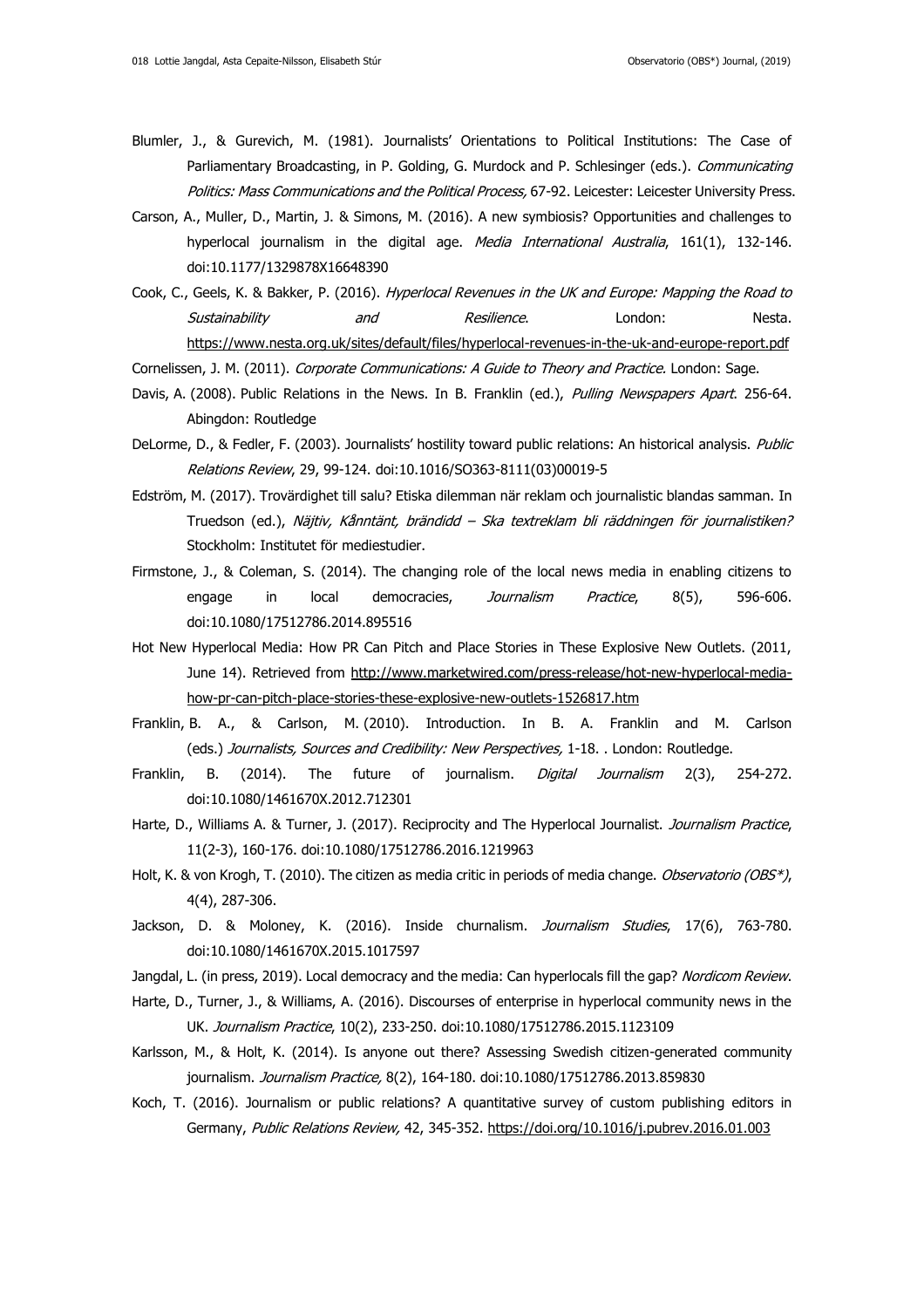- Kurpius, D., Metzgar, E., & Rowley, K. (2010). Sustaining hyperlocal media: In search of funding models. Journalism Studies, 11(3), 359-376. doi:10.1080/14616700903429787
- Lagersten, E. (2017). Därför drar VGR igång egen nyhetssajt. Retrieved 2018-03-19 from <https://vgrfokus.se/2017/11/ledare-darfor-drar-vgr-igang-egen-nyhetssajt>
- Leckner, S., & Nygren, G. (2016). Det lokala och hyperlokala medielandskapet: nyhetspublicering utanför de etablerade medierna, pp. 42-85. In Truedson, L. (ed.) Mediestudiers årsbok 2015/2016: tillståndet för journalistiken. Stockholm: Institutet för mediestudier.
- Leckner, S., Tenor, C. & Nygren, G. (2017). What About the Hyperlocals? The drivers, organization and economy of independent news media in Sweden. Journalism Practice, 1-22. doi:10.1080/17512786.2017.1392254
- Lewis, J., Williams, A., & Franklin, B. (2008a). Four rumours and an explanation. *Journalism Practice,* 2(1), 27-45. doi:10.1080/17512780701768493
- Lewis, J., Williams, A., & Franklin, B. (2008b). A compromised fourth estate? Journalism Studies, 9(1), 1-20. doi:10.1080/14616700701767974
- Macnamara, J. (2014). Journalism-PR relations revisited: The good news, the bad news and insights into tomorrow's news. *Public Relations Review*, 40, 739-750. <https://doi.org/10.1016/j.pubrev.2014.07.002>
- Macnamara, J. (2016). The continuing convergence of journalism and PR: New insights for ethical practice from three-country study of senior practitioners. Journalism and Mass Communication Quarterly, 93(1), 118-141. doi:10.1177/1077699015605803
- Moloney, K., Jackson, D., & McQueen, D. (2013). News journalism and public relations: A dangerous relationship. In S. Allan and K. Fowler-Watt (eds.) Journalism: New Challenges. Poole, England: CJCR: Centre for Journalism & Communication Research, Bournemouth University, 259-281.
- Nygren, Gunnar; Leckner, Sara & Tenor, Carina (2017). Hyperlocals and Legacy Media: Media Ecologies in Transition. Gothenburg: Nordicom Review.
- Paek, H-J., Yoon, S-H., & Shah, D. (2005). Local news, social integration, and community participation: Hierarchical linear modelling of contextual and cross-level effects. Journalism and Mass Communication Quarterly, 82(3), 587-606. <https://doi.org/10.1016/j.pubrev.2014.07.002>
- Pickard, V., & Stearns, J. (2011). New models emerge for community press. News Paper Research Journal, 32(1), 46–62. doi:10.1177/07395329110320015
- Radcliffe, D. (2012). Here and Now UK hyperlocal media today. London: Nesta. [https://media.nesta.org.uk/documents/here\\_and\\_now\\_uk\\_hyperlocal\\_media\\_today.pdf](https://media.nesta.org.uk/documents/here_and_now_uk_hyperlocal_media_today.pdf)
- Radcliffe, D. (2015). Where are We Now? UK Hyperlocal Media and Community Journalism in 2015. Centre for Community Journalism at Cardiff University 2015, 1-36. [https://papers.ssrn.com/sol3/papers.cfm?abstract\\_id=3045571](https://papers.ssrn.com/sol3/papers.cfm?abstract_id=3045571)
- Shaw T., & White, C. (2004). Public relations and journalism educators' perceptions of media relations. Public Relations Review, 30, 493-502. <https://doi.org/10.1016/j.pubrev.2004.08.004>
- Tenor, C. (2017) Kommunerna om tillståndet för den lokala journalistiken. In Truedson (ed.) Mediestudiers årsbok – tillståndet för journalistiken 2016/2017. Stockholm: Institutet för mediestudier